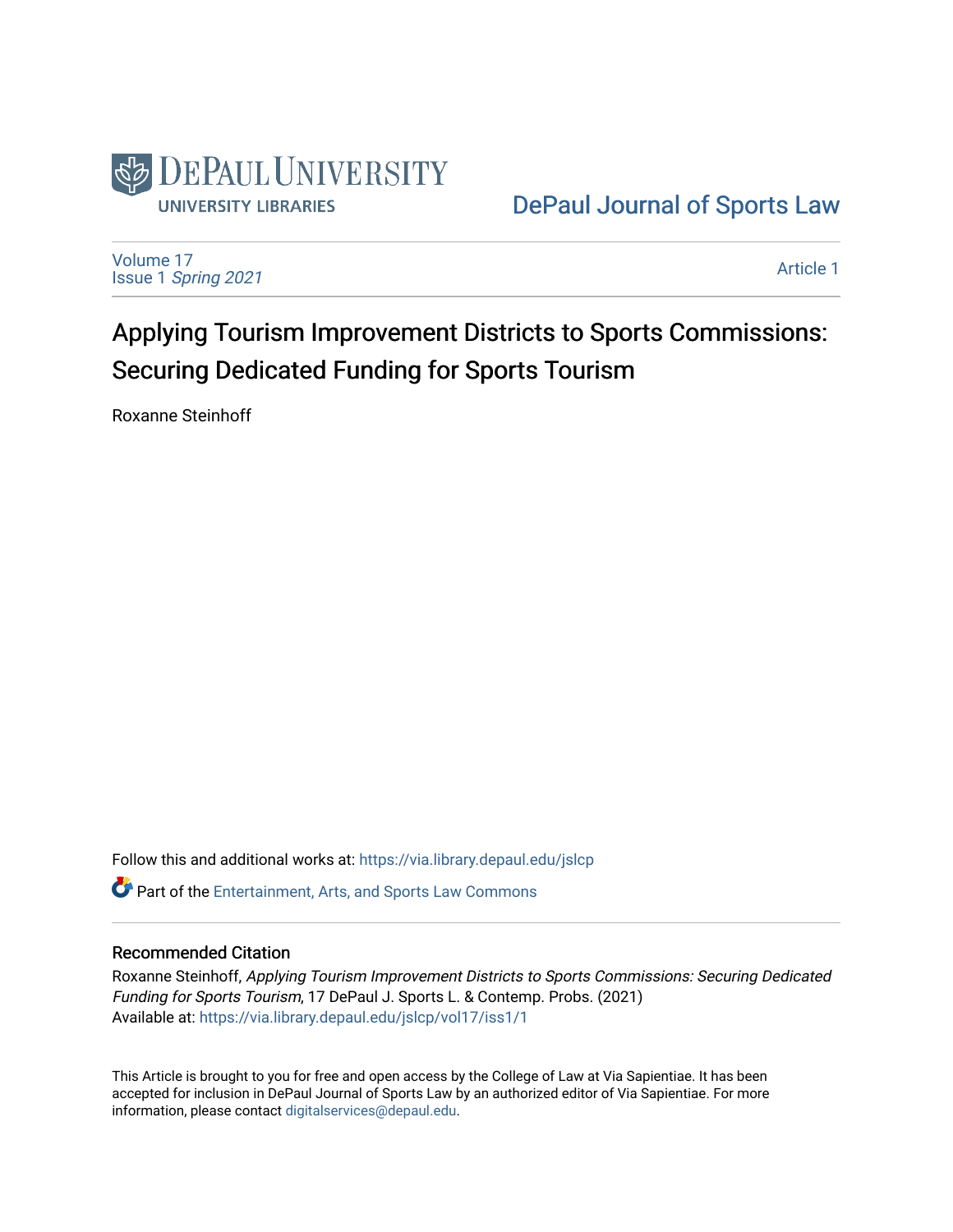### Applying Tourism Improvement Districts to Sports Commissions: Securing Dedicated Funding for Sports Tourism

#### Cover Page Footnote

Roxanne E. M. Steinhoff, J.D. Candidate, Michigan State University College of Law, 2023; M.A. International Relations & International Communication, Boston University Frederick S. Pardee School of Global Studies, 2015; B.A. Communication, Lake Superior State University, 2013. Roxanne would like to thank John Lambeth and the team at Civitas as well as Jennifer Stoll and the team at Sports ETA for sharing their wealth of knowledge, without which this article would not be possible. She would also like to thank her family and especially her husband, Rob, for their unwavering support.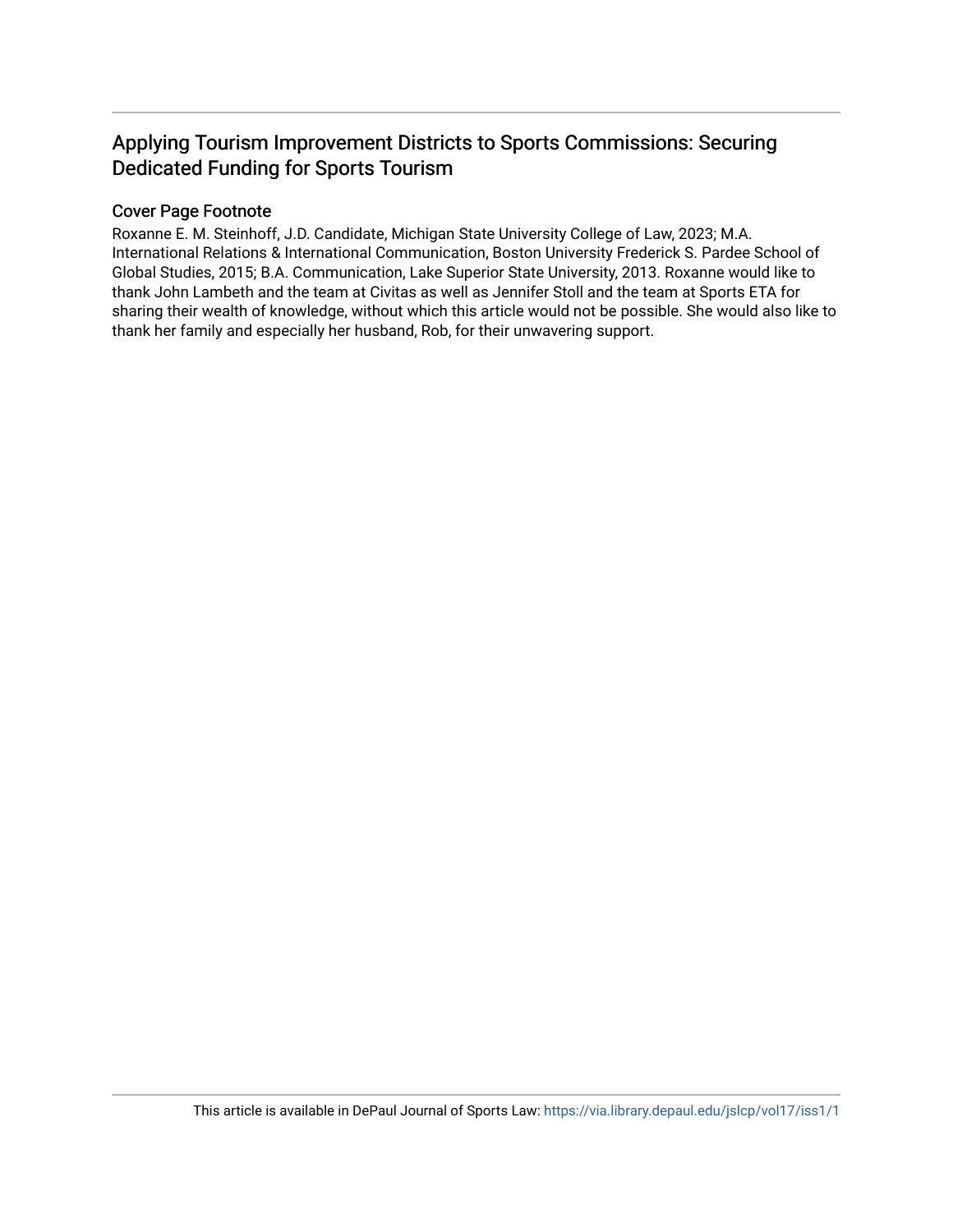#### I. Introduction

Sports tourism is a global business that creates jobs, stimulates local economies and benefits communities by creating positive economic impact through hosting sports events. Cities, states, and regions charge sports commissions with identifying, recruiting, and facilitating major sports events to generate tourism. As tourism begins to recover from the COVID-19 pandemic, sports commissions will need to find alternative funding to traditional hotel occupancy taxes to rebuild. This article argues that Tourism Improvement Districts ("TIDs") provide that alternative funding source, as these special self-assessments on tourism-related businesses generate dedicated revenue to bid for, host, and market sports events. In addition, TIDs enhance public/private partnership as well as quality of life for a destination's residents by providing funding opportunities for local events and sports facilities.

First, this article will give a background on sports commissions, including the forms they take, their current funding sources, the state of the sports tourism industry and current challenges. Then, it will explain TIDs by providing a general overview of the concept and their mechanics, as well as the types of jurisdictional authority that allow destinations to create them. Next, it will show how destinations currently use TIDs to support sports tourism, including illustrations from: large market destinations San Diego, California and Dallas, Texas; midmarket destinations Denver, Colorado and Spokane, Washington; and small market destination Missoula, Montana. Then, it will discuss the challenges of implementing new TIDs as well as the significant benefits and opportunities for both destinations and sports commissions alike. Finally, it concludes that TIDs are the best alternative funding option for sports commissions because they provide dedicated funding while promoting public/private partnerships and enriching quality of life for residents.

#### II. Background

a) What are Sports Commissions?

Sports commissions determine which major events destinations will pursue, deciding how best to leverage funds and services to create attractive incentives for rights holders. Some sports commissions may also choose which local events or sports facilities will receive funding, helping to infuse public funds into privately-owned events or facilities in return for economic impact. Sports commissions most often conduct their activities as non-profit organizations operating independently or as part of a destination's convention and visitor's bureau ("CVB") or destination marketing organization ("DMO").<sup>1</sup> While sports commissions receive public funding,

<sup>&</sup>lt;sup>1</sup> This article will refer to both CVBs and DMOs interchangeably. While a traditional role of a CVB was to attract and secure conventions and DMOs focused more on promoting the destination as a whole, CVBs and DMOs have blended together. Thus, the terms have become synonymous, and the consolidation and reorganization of such organizations due to the COVID-19 pandemic are likely to erase what remains of any previous distinctions. *See* MILES PARTNERSHIP, CIVITAS & TOURISM ECONOMICS, FUNDING FUTURES 72–78 (Aug. 20, 2020) [https://covid19.milespartnership.com/wp-](https://covid19.milespartnership.com/wp-content/uploads/2020/08/FundingFutures_FullReport_Final_08282020.pdf)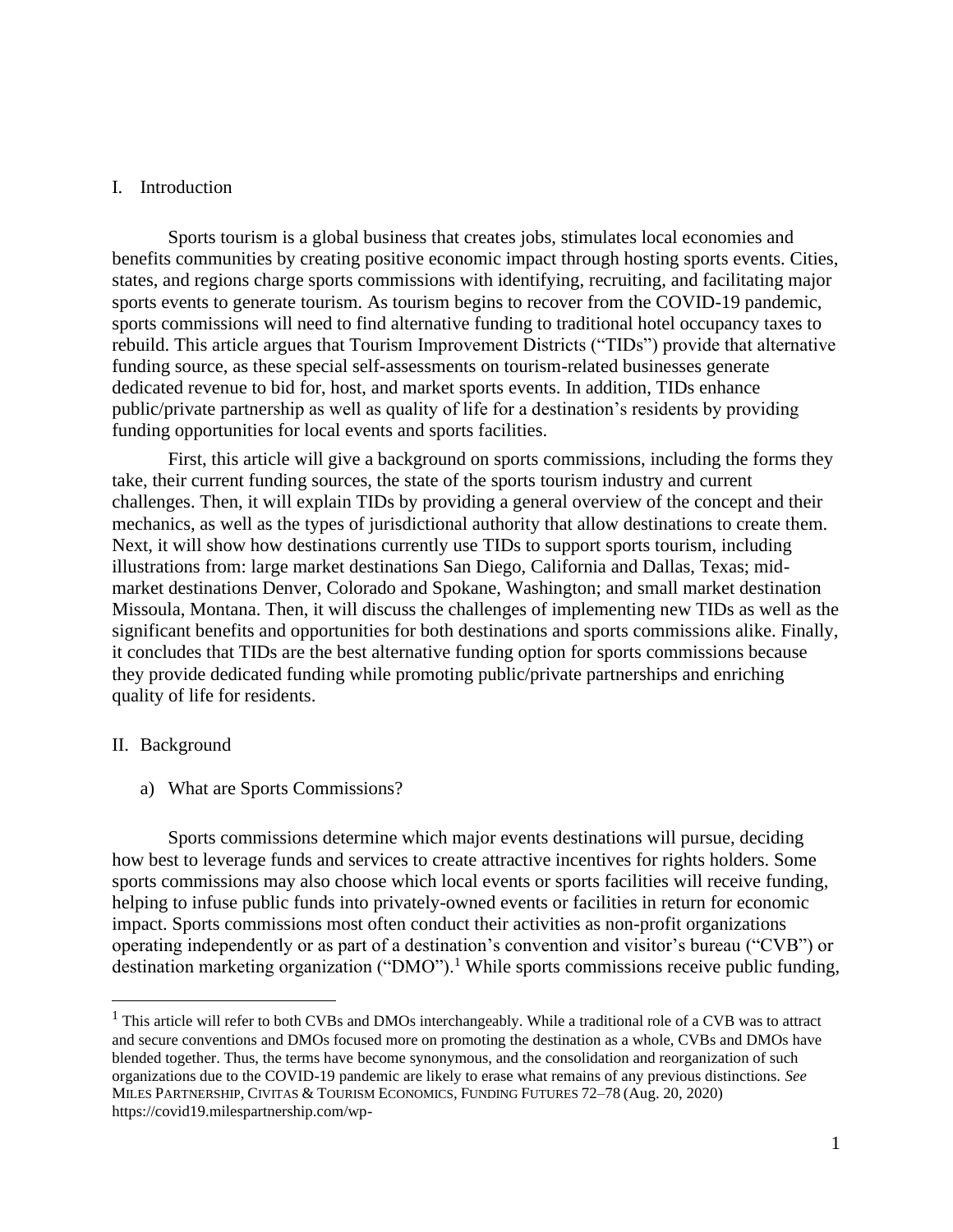they typically function separately from local government and as such have a greater degree of flexibility in deciding how those funds are put to use; however, the complex politics of using public funds for sports initiatives creates challenges for sports commissions seeking funding from municipal boards and state legislatures.

Traditionally, the local city or region's chamber of commerce led geographical promotion efforts. As tourism grew, local chambers began creating specialized departments or independent organizations dedicated to promoting tourism – sports commissions evolved from such committees or organizations.<sup>2</sup> A group of thirteen sports commissions formed the National Association of Sports Commissions (now the Sports Events and Tourism Association – "Sports ETA") in the 1990s, and since then the sports tourism industry has changed considerably.<sup>3</sup> Today, there are four categories of sports commissions: (1) those that are their own independent entities (often structured as  $501(c)(3)$  or  $501(c)(6)$  nonprofit organizations); (2) those that are a part of their local CVB or DMO, often structured as  $501(c)(6)$  organizations; (3) chambers of commerce engaged in attracting sports events; and (4) those that are part of or affiliated with government agencies, whether at the state or local level.<sup>4</sup>

The number of independent sports commissions appear to be on the decline. A white paper produced by Sports ETA in 2015 estimated that of the approximately 110 sports commission organizations operating in the United States at that time, only about 20 operated within a DMO.<sup>5</sup> In contrast, of the 132 entities currently in operation almost half operate within a CVB (48%, 63 entities), while 36% (47) are independent sports commissions, 8% (10) are statelevel organizations, and the remaining 9% have some other organizational structure.<sup>6</sup> There may be several reasons for this gravitation toward DMOs, including historical ties to CVBs and the efficiency of revenue and resource sharing.<sup>7</sup> However, this shift may also reflect a changing state of the industry due to the COVID-19 pandemic and uncertainty of funding.

b) Current Funding Sources: tourism taxes, membership dues, event revenues and other sources.

Most sports commission revenues are comprised of four main funding resources: (1) tourism taxes (most commonly hotel occupancy or bed taxes), (2) membership dues, (3) event

 $2$  National Association of Sports Commissions (Sports ETA), Sports Commissions 101 (2015) [https://www.sportscommissions.org/Portals/sportscommissions/Documents/About/Sports%20Commissions%20101.](https://www.sportscommissions.org/Portals/sportscommissions/Documents/About/Sports%20Commissions%20101.pdf) [pdf.](https://www.sportscommissions.org/Portals/sportscommissions/Documents/About/Sports%20Commissions%20101.pdf)

[content/uploads/2020/08/FundingFutures\\_FullReport\\_Final\\_08282020.pdf.](https://covid19.milespartnership.com/wp-content/uploads/2020/08/FundingFutures_FullReport_Final_08282020.pdf)

<sup>3</sup> Jennifer A. Stoll et al., *Sports Tourism Entity Desired Outcomes,* JOURNAL OF SPORT & TOURISM (2020) 195, 196 (2020).

 $4$  Commonly, independent sports commissions incorporate as  $501(c)(3)$  organizations, while most DMOs are 501(c)(6) organizations. *See id.* However, some sports commissions incorporate as 501(c)(4) organizations. *See* GREATER NEW ORLEANS SPORTS FOUNDATION, [https://www.gnosports.com](https://www.gnosports.com/) (last visited Mar. 28, 2021).

<sup>5</sup> NATIONAL ASSOCIATION OF SPORTS COMMISSIONS (SPORTS ETA), REPORT ON THE SPORT TOURISM INDUSTRY 2 (2015)

https://www.sportseta.org/Portals/sportscommissions/Documents/About/NASC%20Sport%20Tourism%20Industry %20Report.pdf

<sup>&</sup>lt;sup>6</sup> Jennifer A. Stoll, How Sports Tourism Organizations Can Positively Affect Their Communities 3 (Mar. 2021) (unpublished manuscript) (on file with author).

<sup>7</sup> Stoll et al., *supra* note 3, at 207.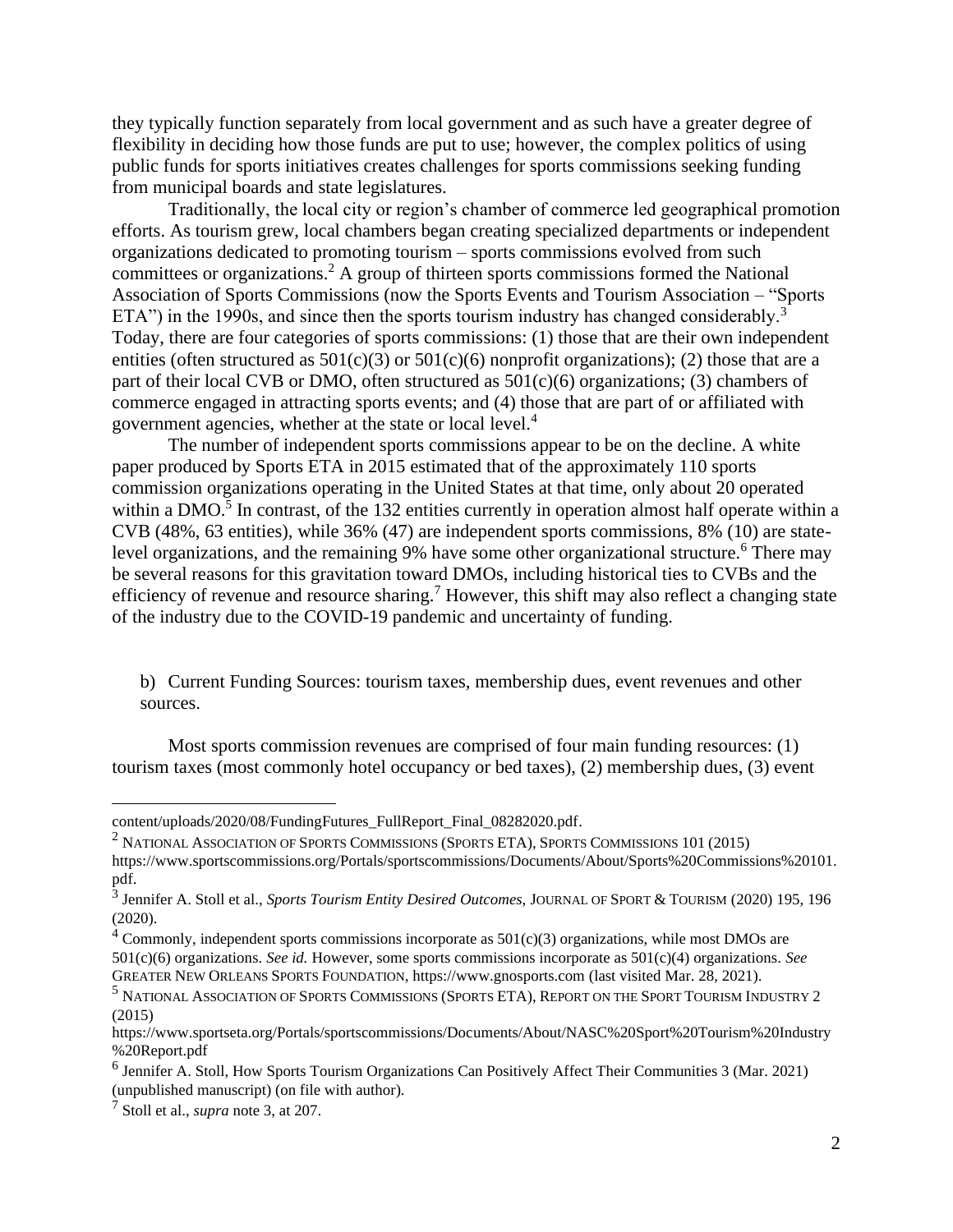revenues, and (4) other sources such as corporate donations (cash and/or in-kind services), grants, and sponsorships. A 2019 survey of sports commissions conducted by Sports ETA found that for destinations with smaller annual budgets (\$1 million or less), 76% of revenues come from hotel taxes.<sup>8</sup> On average, approximately 6% of revenues come from public general funds and another 6% are generated from membership, while other funding sources such as grants, event revenue, sponsorships, and private funding make up 8% of budgets.<sup>9</sup> Conversely, for larger destinations with annual budgets exceeding \$1 million, 64% of operating revenues come from hotel taxes, while 8% comes from general funds, and other funding sources (including grants) contribute 19%.<sup>10</sup>

#### *i) Public Funding & Tourism Taxes (Heads in Beds Taxes)*

The most common type of tourism tax associated with sports commissions and DMOs is a hospitality tax leveraged on hotel room nights, i.e. a "heads-in-beds" hotel occupancy tax.<sup>11</sup> This is especially true for those sports commissions that operate within a DMO. Of the 58 CVBs surveyed for an industry report, *Funding Futures*, 82.8% receive revenues from hotel taxes.<sup>12</sup> Comparatively, hotel tax revenues comprise 70% of sports commissions' budgets.<sup>13</sup> Other examples of tourism taxes include rental car taxes and levies from convention centers and airports.<sup>14</sup> Another source of funding may be taxes linked to entertainment activities, often referred to as amusement taxes, such as a sales tax on food and beverage, casino gaming revenues, or a tax on event tickets.<sup>15</sup>

 $^8$  Tourism Economics, prepared for Sports ETA, Sports Tourism: State of the Industry Report (2019) 28 (Sept. 1, 2020) [http://sportseta.org/state-of-the-industry-report-2019.](http://sportseta.org/state-of-the-industry-report-2019)

<sup>9</sup> *Id.*

<sup>10</sup> *Id.*

<sup>&</sup>lt;sup>11</sup> In the 2020 Funding Futures Report, Miles Partnership, Civitas Advisors & Tourism Economics took a sample of 100 U.S. cities and analyzed their hotel taxes in 2018 and in 2020. Bed taxes across the United States average at about 15% of total room rates. The Midwest has the highest average rate of 15.59%, while the West has the lowest average rate of 11.58%. Unsurprisingly, larger cities have higher tax rates than smaller cities; the 2018 findings reported that cities with more than 350,000 residents had an average rate of 15.44%, while the average for cities with populations of less than 350,000 was 13.80%. Overall, lodging charges have increased nationwide. *See* FUNDING FUTURES*, supra* note 1, at 34. *See also* STATE OF THE INDUSTRY REPORT (2019), *supra* note 8 at 28.

<sup>12</sup> *See* FUNDING FUTURES*, supra* note 1, at 40.

<sup>13</sup> It is important to distinguish the statistics provided in Destinations International's *Funding Futures* report from Sports ETA's *State of the Industry Report (2019)*, as many sports commissions overlap membership between the two organizations. *Funding Futures* focuses specifically on DMOs, while Sports ETA encompasses all types of sports tourism entities, such as sports commissions that are independent organizations, those that are part of a DMO, and others part of local government or other private organizations (such as economic development groups). This explains the different percentage amounts reported of total revenue provided by public sources. *See* STATE OF THE INDUSTRY REPORT (2019), *supra* note 8 at 28.

<sup>14</sup> *See* FUNDING FUTURES*, supra* note 1, at 74; *see e.g.,* TOURISM PROMOTION AREA 2020 FUNDING APPLICATION *infra* note 174.

<sup>15</sup> *See* FUNDING FUTURES*, supra* note 1, at 74; *see e.g.,* CITY OF CHICAGO, IS YOUR EVENT SUBJECT TO THE CHICAGO AMUSEMENT TAX?,

[https://www.chicago.gov/content/dam/city/depts/rev/supp\\_info/TaxSupportingInformation/AmusementTaxGeneralI](https://www.chicago.gov/content/dam/city/depts/rev/supp_info/TaxSupportingInformation/AmusementTaxGeneralInfo.pdf) [nfo.pdf;](https://www.chicago.gov/content/dam/city/depts/rev/supp_info/TaxSupportingInformation/AmusementTaxGeneralInfo.pdf) CITY OF PHILADELPHIA, AMUSEMENT TAX, [https://www.phila.gov/services/payments-assistance](https://www.phila.gov/services/payments-assistance-taxes/business-taxes/amusement-tax/)[taxes/business-taxes/amusement-tax/.](https://www.phila.gov/services/payments-assistance-taxes/business-taxes/amusement-tax/)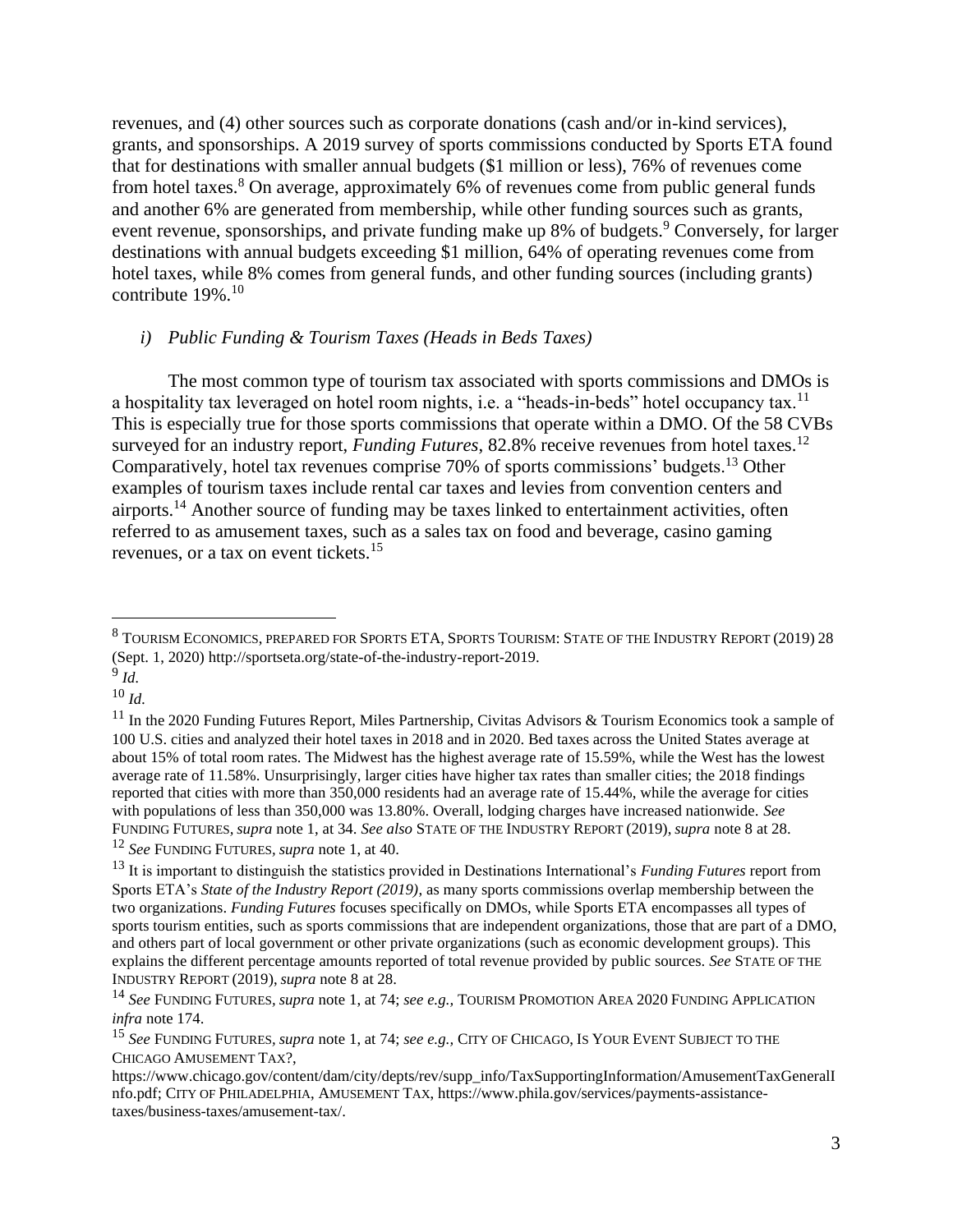Sports commissions and DMOs may also receive public funding not tied to specific tourism or entertainment taxes. Some DMOs receive general fund disbursements from state and local governments.<sup>16</sup> Many states also have statewide tourism bureaus (e.g., Pure Michigan) that provide assistance with marketing functions to local DMOs.<sup>17</sup> State associations for sports commissions have also become increasingly popular – there are currently 29 sports-specific statewide organizations.<sup>18</sup> The purpose of these state associations (which may be divisions of statewide tourism bureaus or otherwise affiliated with government agencies) is to provide a shared resource for sports tourism entities within that state. Structures and membership vary, but generally benefits for members include enhanced marketing and exposure, assistance with trade show fees and Sports ETA membership, and access to grant funding.<sup>19</sup> In 2019, 24 of these associations received state funding; however, in 2020 that number dropped to 19.<sup>20</sup>

Even before the pandemic, sports commissions and DMOs were already looking toward alternatives to room night tax revenues. Besides the demonstrated vulnerability of such taxes to disruption within the tourism industry, governments have historically diverted almost 50% of tourism tax revenues to non-tourism spending.<sup>21</sup> While it is important that a large portion of these funds be flexible to fill holes in government budgets, it leaves sports commissions and DMOs without a reliable, dedicated funding source. What is more, political battles can cripple sports commissions and DMOs, slashing budgets or stalling allocations as collateral damage from greater statewide politics.<sup>22</sup> Governments have continued to divert more and more of these funds, and the long-term effects of the pandemic-induced budget crisis will certainly impact future allocations.<sup>23</sup>

#### *ii) Memberships and Corporate Partnerships*

Membership programs range in exclusivity. Many sports commissions have pay-to-play corporate partnership programs, meaning that businesses pay annual dues for a seat on the sports commission's "board of directors," which may allow them to serve in an advisory capacity. $24$ 

<sup>16</sup> *See* FUNDING FUTURES*, supra* note 1, at 50.

<sup>17</sup> *See* Amy Lane, *Pure Michigan Is Back: Rebooted Ad Campaign Gets \$15 Million State-Funded Boost*, TRAVERSE CITY BUSINESS NEWS (Jan. 1, 2021)[, https://www.tcbusinessnews.com/pure-michigan-is-back-rebooted-ad](https://www.tcbusinessnews.com/pure-michigan-is-back-rebooted-ad-campaign-gets-15-million-state-funded-boost/)[campaign-gets-15-million-state-funded-boost/.](https://www.tcbusinessnews.com/pure-michigan-is-back-rebooted-ad-campaign-gets-15-million-state-funded-boost/)

<sup>&</sup>lt;sup>18</sup> Study from Sports ETA, 2021 State Association Budget Study (Mar. 2021) (on file with author). <sup>19</sup> *Id.*

<sup>20</sup> *Id.*

<sup>21</sup> *See* FUNDING FUTURES*, supra* note 1, at 80.

<sup>22</sup> *See e.g.,* Robert Channick, *With State Budget Stalled, Choose Chicago Cuts Staff*, CHI. TRIB. (Oct. 9, 2015), [https://www.chicagotribune.com/business/ct-choose-chicago-layoffs-1010-biz-20151009-story.html;](https://www.chicagotribune.com/business/ct-choose-chicago-layoffs-1010-biz-20151009-story.html) Lauren Gibbons, *No Funding Coming for Pure Michigan in Immediate Future*, MLIVE.COM (Dec. 12, 2019), [https://www.mlive.com/public-interest/2019/12/no-funding-coming-for-pure-michigan-this-year.html.](https://www.mlive.com/public-interest/2019/12/no-funding-coming-for-pure-michigan-this-year.html)

 $^{23}$  Tourism has been battling this political apathy since the beginning of the COVID-19 pandemic. Congress initially excluded DMOs from the federal Paycheck Protection Program (PPP), part of the CARES Act passed by Congress early in 2020. Targeted at small businesses, PPP funding was not available to  $501(c)(6)$  corporations until late December 2020. *See* Mary Helen Sprecher, *New Legislation Finally Includes PPP Aid to Tourism* Sector, SPORTS DESTINATION MANAGEMENT (Dec. 22, 2020)[, https://www.sportsdestinations.com/management/economics/new](https://www.sportsdestinations.com/management/economics/new-legislation-finally-includes-ppp-aid-tourism-s-19884)[legislation-finally-includes-ppp-aid-tourism-s-19884;](https://www.sportsdestinations.com/management/economics/new-legislation-finally-includes-ppp-aid-tourism-s-19884) *see also* FUNDING FUTURES*, supra* note 1, at 61.

 $24$  Many sports commissions structured as 501(c)(3) organizations will have a volunteer board of directors. Others may have these decision-making board members as well as a pay-to-play membership group. *See e.g.*, DISCOVER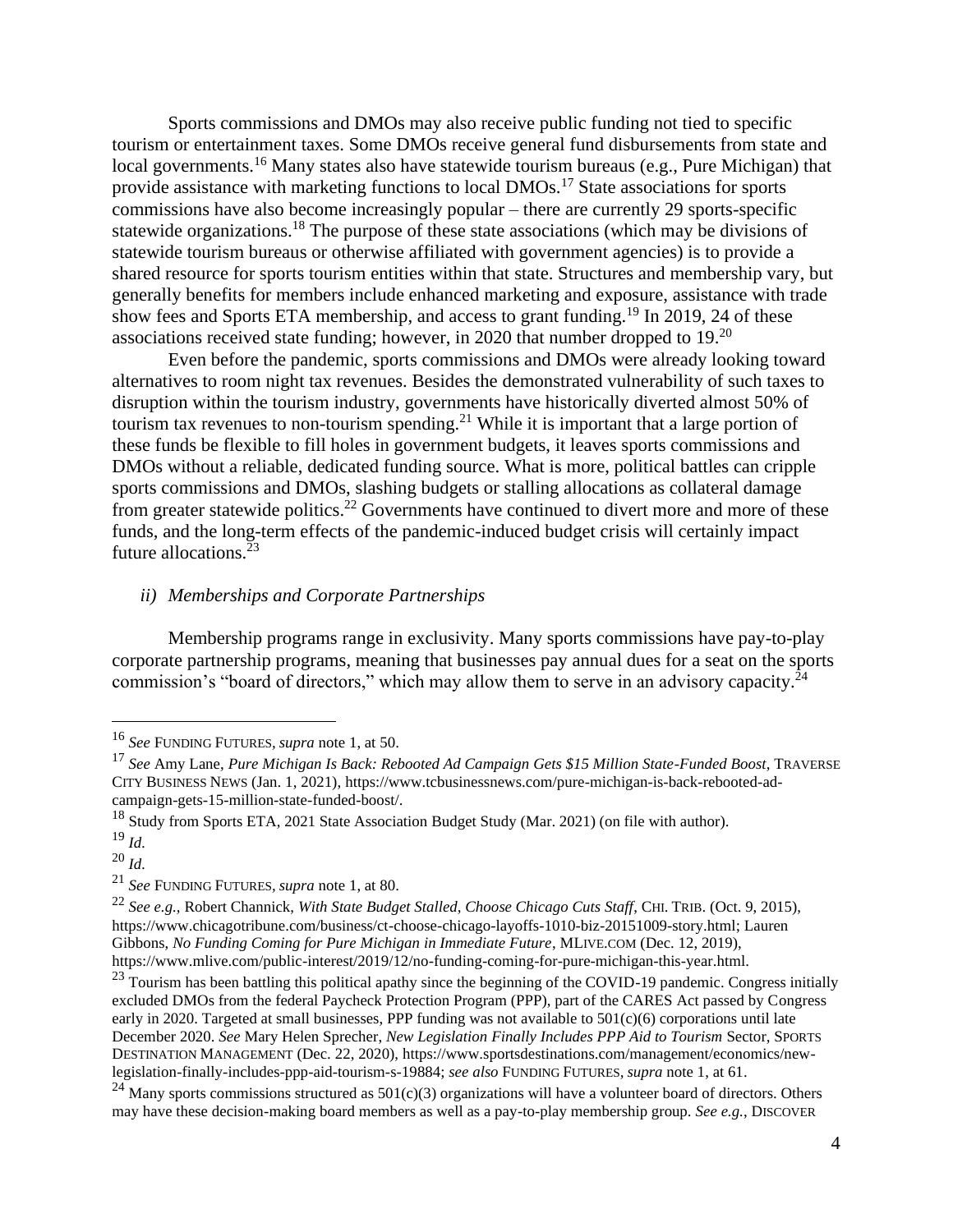Some utilize a tiered system of increasing dues and commensurate benefits, and may limit overall membership.<sup>25</sup> Others may utilize nominal membership dues to create a broad base of supporters, open to businesses or individuals.<sup>26</sup> All membership programs have the dual purpose of (a) providing a source of funding and in-kind donations or services for the commission in exchange for sourcing business opportunities for corporate partners, and (b) generating community consensus and support for major sports events. Overall, membership dues comprise only 6% of funding on average, regardless of sports commissions' budget size.<sup> $27$ </sup>

#### *iii) Event Revenues*

In general, there are two types of sports commission events: those owned and operated by the sports commission, and those owned and operated by other rights holders. Both types of events generate revenues for sports commissions, but such revenues make up only a small part of their overall budgets.<sup>28</sup> Sports commissions often pay rights holders various fees for the right to host an event, commonly known as host fees, rights fees, bid fees or license fees – hereafter referred to generally as host fees.<sup>29</sup> Ideally, a sports commission should have a healthy host fee funding pool to allow it to aggressively bid for event opportunities as they arise, as at least some portion of the host fee is often due prior to host city announcement.<sup>30</sup> Typically, bigger and more well-known events (i.e., international or professional league marquee events) have more expensive host fees and logistical costs, but also offer greater marketing exposure and have the potential to generate more revenue.<sup>31</sup> While event revenues should cover host fees and costs,

PHILADELPHIA, [https://www.discoverphl.com/meet/phl-sports/contact;](https://www.discoverphl.com/meet/phl-sports/contact) GREATER NEW ORLEANS SPORTS COMMISSION, [https://www.gnosports.com/membership;](https://www.gnosports.com/membership) SEATTLE SPORTS COMMISSION, <https://www.seattlesports.org/commissioners> (last visited Mar. 28, 2021).

<sup>25</sup> *E.g.*, CHICAGO SPORTS COMMISSION, [https://www.choosechicago.com/chicago-sports-commission/contact-us/;](https://www.choosechicago.com/chicago-sports-commission/contact-us/) GREATER COLUMBUS SPORTS COMMISSION, <https://www.columbussports.org/partners/> (last accessed Mar. 28, 2021).

<sup>26</sup> *E.g.*, NASHVILLE SPORTS COUNCIL,<https://www.nashvillesports.com/membershipcampaign> (last accessed Mar. 28, 2021).

 $27$  However, membership dues make up a significant portion of some sports commissions' budgets. For example, before the pandemic, the Chicago Sports Commission's corporate partner program comprised 50% of its budget. *See*  STATE OF THE INDUSTRY REPORT (2019), *supra* note 8 at 28; *see also* E-mail attachment and comments from Kara Bachman, Exec. Dir., Chicago Sports Commission, to Roxanne Steinhoff, Marketing and Communications Specialist, Chicago Sports Commission (Mar. 28, 19:24 CDT) (on file with author). <sup>28</sup> *Id.*

<sup>29</sup> About 73% of sports commissions/DMOs paid bid fees in 2019. *See* STATE OF THE INDUSTRY REPORT (2019), *supra* note 8 at 32.

<sup>30</sup> For example, *see* USA Triathlon's RFP for its Multisport Festival 2022-2023, MULTISPORT FESTIVAL 2022-2023, USA TRIATHLON 5 (2021) [https://www.teamusa.org/USA-Triathlon/Events/National-Championships/National-](https://www.teamusa.org/USA-Triathlon/Events/National-Championships/National-Championship-RFPs)[Championship-RFPs,](https://www.teamusa.org/USA-Triathlon/Events/National-Championships/National-Championship-RFPs) (requiring a total \$40,000 rights fee for a two-year agreement (\$20,000 per year)); *see also*, INTERNATIONAL SLOW PITCH SOFTBALL NATIONAL TOURNAMENTS 2022-2024 RFP, SPORTSTRAVEL MAGAZINE 10 (2020) [https://www.sportstravelmagazine.com/wp-content/uploads/2019/04/2020\\_2021-ISPS-RFP.pdf,](https://www.sportstravelmagazine.com/wp-content/uploads/2019/04/2020_2021-ISPS-RFP.pdf) (requiring between \$1,000 - \$5,000 bid fee due per event upon submission of bid); *see also*, 2022 USA MASTER'S GAMES RFP, SPORTSTRAVEL MAGAZINE 12 (2021).

[https://static1.squarespace.com/static/5bc0ba427fdcb85908fa9003/t/5ccc77fae2c48310125dca78/1556903931688/U](https://static1.squarespace.com/static/5bc0ba427fdcb85908fa9003/t/5ccc77fae2c48310125dca78/1556903931688/USAMG+2022+RFP+5.3.19+Edition.pdf) [SAMG+2022+RFP+5.3.19+Edition.pdf,](https://static1.squarespace.com/static/5bc0ba427fdcb85908fa9003/t/5ccc77fae2c48310125dca78/1556903931688/USAMG+2022+RFP+5.3.19+Edition.pdf) (requiring a \$60,000 total host fee with \$10,000 paid prior to host city announcement, \$20,000 two years prior to event, and \$20,000 the year before the event occurs).

<sup>31</sup> *See e.g.*, Erik Spanberg, *NBA All-Star Game in Charlotte Will Cost \$6 Million to Stage*, CHARLOTTE BUSINESS JOURNAL (Jul. 8, 2015)[, https://www.bizjournals.com/charlotte/blog/queen\\_city\\_agenda/2015/07/nba-all-star-game-](https://www.bizjournals.com/charlotte/blog/queen_city_agenda/2015/07/nba-all-star-game-in-charlotte-will-cost-6-million.html)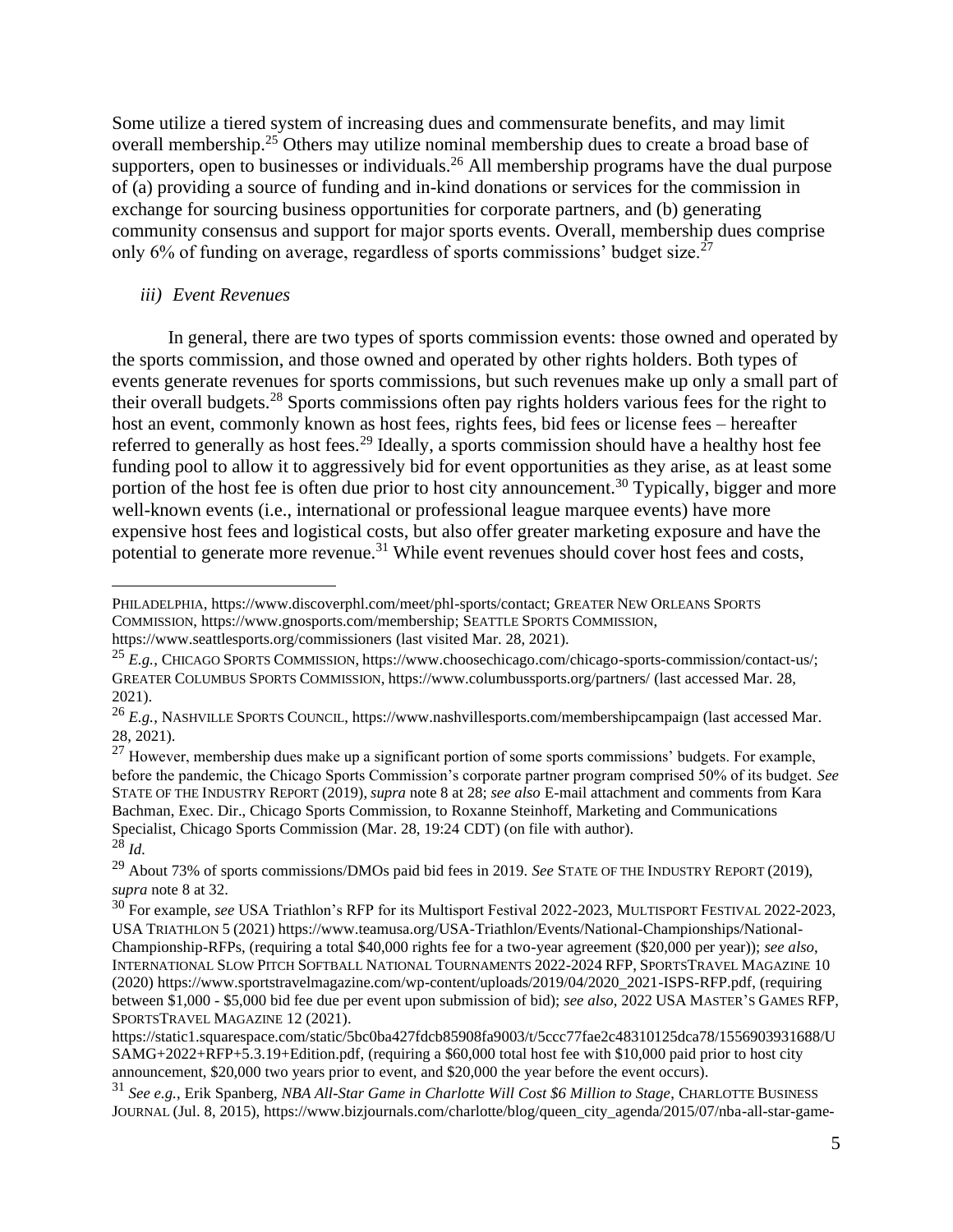sports commissions also share those revenues with the rights holder, the venue, and any other parties as specified in host agreements.<sup>32</sup> Finally, although such events as All-Star Games and the Super Bowl generate significant revenue, there are relatively few of them and only large market cities are viable hosts, as such events require certain venue capacities, quality and quantity in hotel offerings, etc.

About 38% of sports commissions host their own "created events" as annual revenue generators: more than half of sports commissions with annual budgets over \$1 million, and 28% of those with budgets less than \$1 million.<sup>33</sup> These events are typically participant-based, meaning revenue is generated from a mass number of participants paying entry fees to compete versus a spectator-based event where primary revenue is generated from ticket sales.<sup>34</sup> However, while sports commission-owned events may eliminate the necessity of paying host fees, they do require significant investment of both financial and human capital. Therefore, while participant fees and corporate sponsorships cover upfront expenditures and generate revenue, not all sports commissions have the manpower to create and host their own events.<sup>35</sup>

#### *iv) Other Funding Sources: Sponsorships, Grants, & Other Private Funding*

Sports commissions also generate revenue from additional sources, such as sponsorships, grants, and other means of private funding. Sports ETA estimated that in 2019, approximately 33% of destinations received some sponsorship revenue.<sup>36</sup> Sponsorships are more common in larger markets: 56% of destinations with budgets of more than \$1 million received sponsorships for their events compared to only 27% for those with budgets between \$1 million - \$500,000, 29% for those with budgets between \$500,000 - \$100,000, and 6% for organizations with a budget of  $$100,000$  or less.<sup>37</sup> As mentioned above, some sports commissions may be eligible to apply for grants from their state associations.<sup>38</sup> Finally, some sports commissions may receive private funding through fundraisers or donations.<sup>39</sup>

[in-charlotte-will-cost-6-million.html.](https://www.bizjournals.com/charlotte/blog/queen_city_agenda/2015/07/nba-all-star-game-in-charlotte-will-cost-6-million.html)

<sup>32</sup> For example, NCAA championships require venues and sports commissions to partner with NCAA schools. *See* FUTURE NCAA DI CHAMPIONSHIP SITES THROUGH 2026, [https://www.ncaa.com/news/ncaa/article/2017-04-](https://www.ncaa.com/news/ncaa/article/2017-04-18/2020-2026-future-di-ncaa-championship-sites) [18/2020-2026-future-di-ncaa-championship-sites](https://www.ncaa.com/news/ncaa/article/2017-04-18/2020-2026-future-di-ncaa-championship-sites) (last visited Mar. 28, 2021). To download information for all NCAA championship events, *see also* NCAA SELECTION PROCESS AND INFORMATION,

<https://www.ncaa.org/championships/ncaa-selection-process-and-information> (last visited Mar. 28, 2021).

<sup>33</sup> *See* STATE OF THE INDUSTRY REPORT (2019), *supra* note 8 at 30.

<sup>&</sup>lt;sup>34</sup> However, this distinction is not necessarily mutually exclusive. Some events may have an elite component for which fans pay for tickets while also allowing amateur competition. *See e.g.*, Jason Gewritz, *Case Study: A Sports Commission Rethinks Its Events*, SPORTSTRAVEL MAGAZINE (June 10, 2020),

[https://www.sportstravelmagazine.com/case-study-a-sports-commission-rethinks-its-events/.](https://www.sportstravelmagazine.com/case-study-a-sports-commission-rethinks-its-events/) *See also* PREVIOUS AWARD WINNERS, SPORTS ETA, [https://www.sportseta.org/membership/awards-recognition/previous-award](https://www.sportseta.org/membership/awards-recognition/previous-award-winners)[winners](https://www.sportseta.org/membership/awards-recognition/previous-award-winners) (last accessed Mar. 13, 2021) (locally created event of the year category).

 $35$  The average number full-time staff for sports commissions is 5.3. That average increases to 13.6 when counting part-time staff and interns. Sports commissions with budgets less than \$100,000 employed an average of 1.6 fulltime staff, while those with budgets over \$5m employed 21.8 full-time staff. *See* STATE OF THE INDUSTRY REPORT (2019), *supra* note 8 at 29.

<sup>36</sup> *See* STATE OF THE INDUSTRY REPORT (2019), *supra* note 8 at 35.

<sup>37</sup> *Id.*

<sup>38</sup> *See* Study from Sports ETA, *supra* note 18 at 7.

<sup>39</sup> *See e.g.,* Katy Tigchelaar, *West Michigan Sports Commission's Annual Event Moves to the Fall; Jack Nicklaus to Keynote the Event*, WEST MICHIGAN SPORTS COMMISSION (May 21, 2020), [https://www.westmisports.com/press-](https://www.westmisports.com/press-releases/strongwest-michigan-sports-commissions-annual-event-moves-to-the-falljack-nicklaus-to-keynote-the-eventstrong)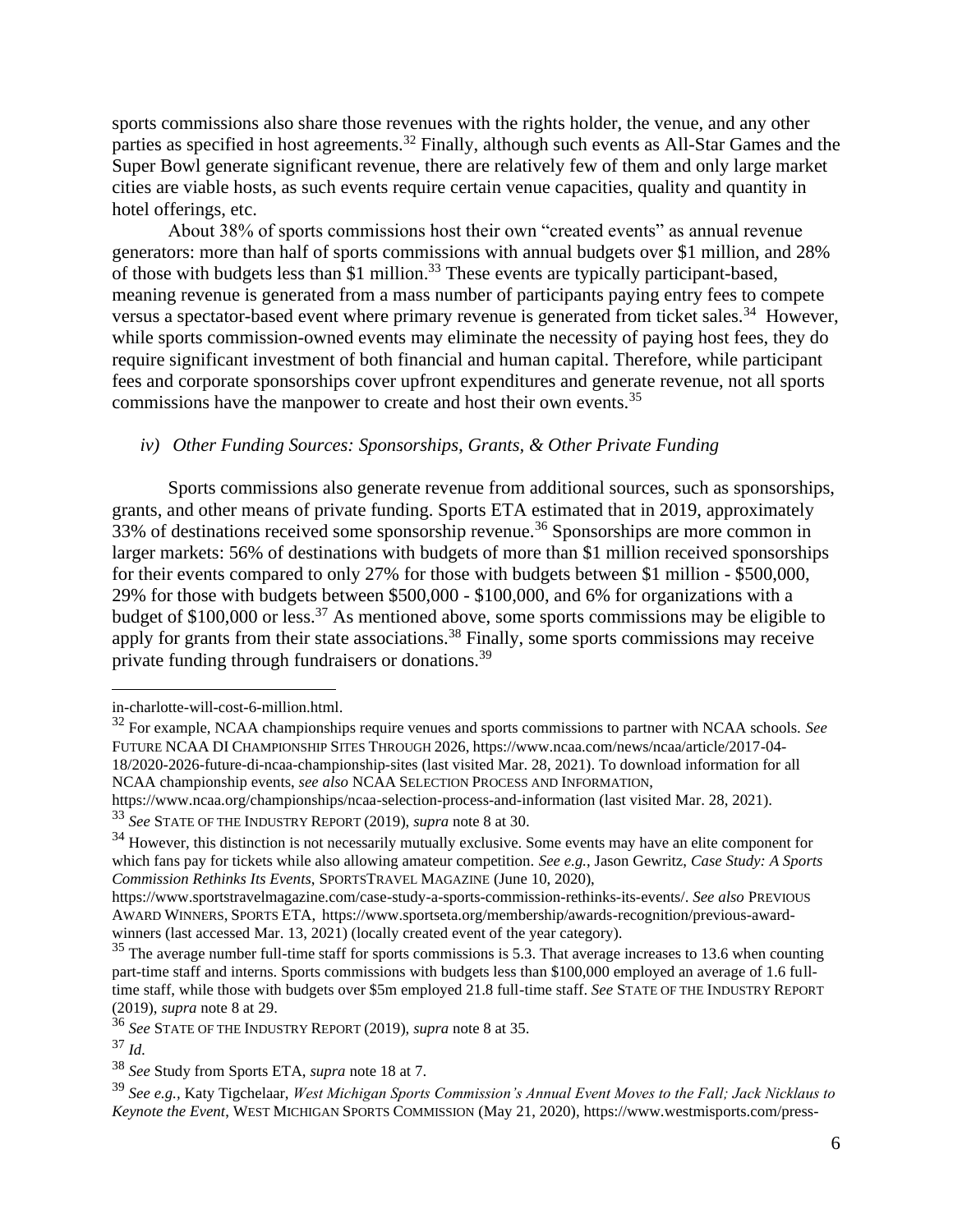#### c) State of the Industry

Sports tourism reached its peak before the pandemic. Sports travel had increased by 10 million people since 2015, representing a 5.9% increase overall.<sup>40</sup> In 2019, almost 180 million people traveled to sports events in the United States either as participants or spectators, generating 69 million room nights. $41$  That year, sports tourism produced \$45.1 billion in direct impact, sustained almost 740,000 jobs, and created \$14.6 billion in total tax revenue, with approximately \$6.8 billion collected by state and local governments.<sup>42</sup>

The impact of the COVID-19 pandemic on sports tourism, and tourism as a whole, was drastic and immediate. In March 2020, almost 10 million fewer people traveled to watch or participate in sports compared to March 2019, equating to a loss of \$2.5 billion in direct spending.<sup>43</sup>April 2020 saw a loss of 14.9 million travelers and \$3.8 billion in direct spending.<sup>44</sup> These losses reflect the state of tourism overall. The *Funding Futures* industry report published in August 2020 predicted the overall drop in travel and tourism economic impact in the United States to be \$500 billion, resulting in a wider economic impact of \$1.2 trillion in losses for 2020.<sup>45</sup> This equates to a 52% percent drop in hotel tax related revenue and a 13% decline in state government budgets.<sup>46</sup> Since tourism taxes are the primary source of funding for most sports commissions, these numbers mean all are facing an unprecedented budget crisis. Further, while experts forecast full recovery for the tourism industry as a whole to take three to four years, sports commissions may take even longer to regain full budget levels as they are by nature dependent upon large venues and big events. $47$ 

d) Current Challenges

Immediate challenges include making up for decimated tourism tax revenues in 2020 and 2021. When surveyed this past August, almost 90% of DMOs reported an average of 45%

<https://www.lasec.net/lasec-events/> (last visited March 28, 2021).

[releases/strongwest-michigan-sports-commissions-annual-event-moves-to-the-falljack-nicklaus-to-keynote-the](https://www.westmisports.com/press-releases/strongwest-michigan-sports-commissions-annual-event-moves-to-the-falljack-nicklaus-to-keynote-the-eventstrong)[eventstrong;](https://www.westmisports.com/press-releases/strongwest-michigan-sports-commissions-annual-event-moves-to-the-falljack-nicklaus-to-keynote-the-eventstrong) GREATER CLEVELAND SPORTS AWARDS, GREATER CLEVELAND SPORTS COMMISSION <https://www.clevelandsports.org/events/2021/03/04/greater-cleveland-sports-awards#page-content> (last visited March 28, 2021); *LASEC EVENTS*, LOS ANGELES SPORTS & ENTERTAINMENT COMMISSION

<sup>40</sup> *See* STATE OF THE INDUSTRY REPORT (2019), *supra* note 8 at 6.

<sup>41</sup> *Id*. at 4.

 $42$  Direct impact is measured via direct spending of sports travelers, event organizers and venues. Direct spending from sports tourism generated \$103.3 billion in business sales when indirect and induced impacts are included. Sports tourism sustained approximately 410,762 direct jobs, and 328,624 indirect and induced jobs in 2019. The cited report contains more information on how these numbers are calculated. *Id.*

<sup>43</sup> *Id*. at 24.

<sup>44</sup> *Id.*

<sup>45</sup> \$500 billion in United States Tourism spending represents a 35% drop from 2019. *See* FUNDING FUTURES*, supra*  note 1, at 10.

<sup>46</sup> *See* FUNDING FUTURES*, supra* note 1, at 11.

 $^{47}$  Tourism experts say the outlook for the top 25 urban markets is weaker than the rest of the U.S. because international and group travel will be slowest to return. Therefore, sports tourism as a whole may be especially affected, and those sports commissions in major markets who depend on major, international events face more challenges. *See* FUNDING FUTURES*, supra* note 1, at 11, 49.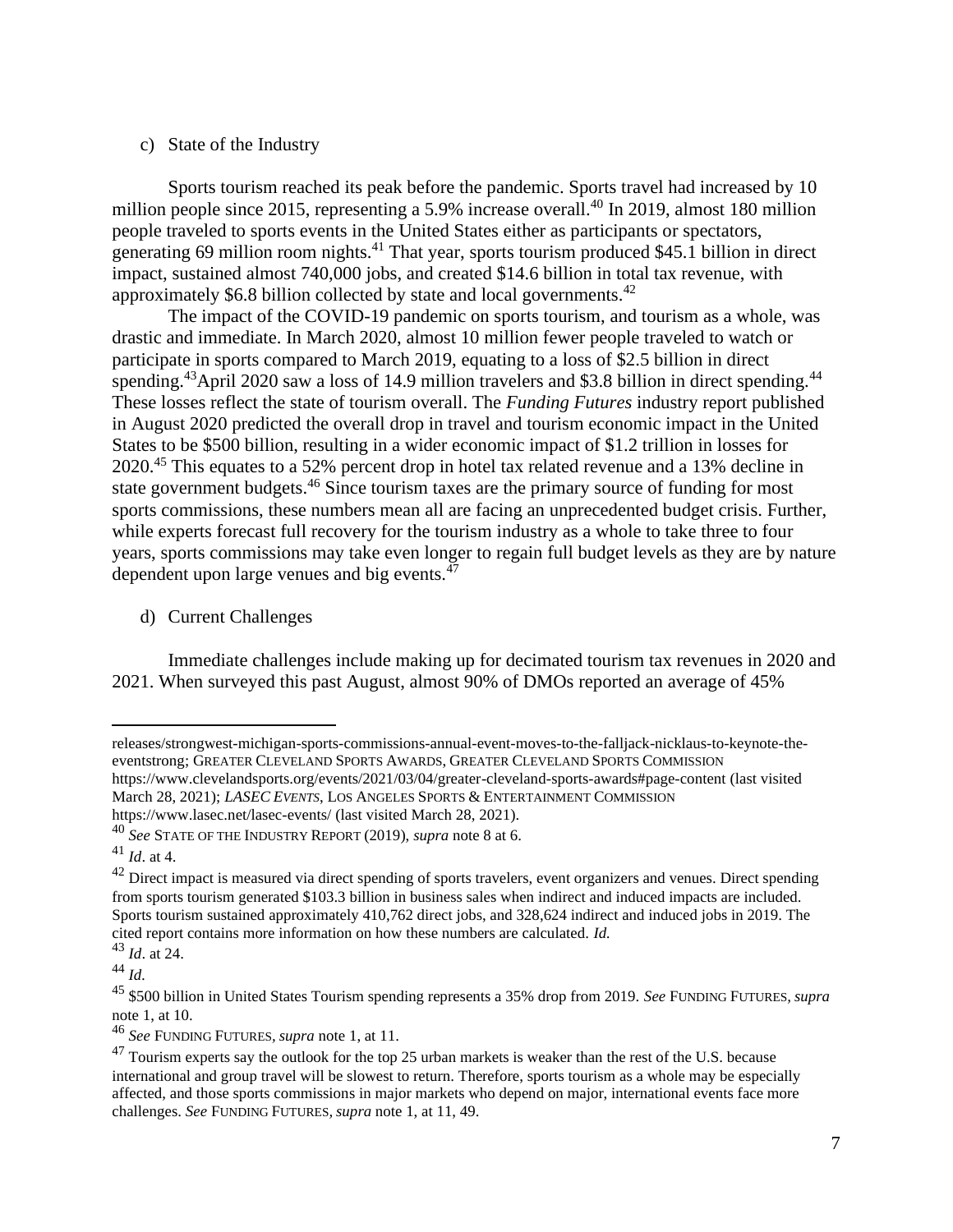decrease in their 2020 budgets.<sup>48</sup> In December 2020, tourism industry news platform *Skift* reported some DMO budgets had shrunk by as much as  $60\%$ <sup>49</sup> Further, DMOs and any sports commissions structured as  $501(c)(6)$  organizations were ineligible to receive federal relief funding (PPP) until December 22, 2020.<sup>50</sup> As a consequence, staffing levels have dropped precipitously: before the pandemic, the average sports commission employed a staff of five.<sup>51</sup> By August 2020, close to 70% of DMOs reported they had conducted layoffs, while 50% had also furloughed employees and reduced staff salaries.<sup>52</sup> Thankfully, the recently passed American Recovery Plan Act will provide much needed relief to DMOs, including access to \$350 billion in state and local grants as well as an additional \$3 billion in Economic Development Administration funding, with \$750 million earmarked for communities that experienced pandemic-related losses in tourism and outdoor recreation.<sup>53</sup>

However, sports commissions and DMOs have been seeking alternative means of funding even before the COVID-19 pandemic sent the tourism industry into a tailspin. Heavy reliance on discretionary public funds creates uncertainty, as governments may choose to re-appropriate those funds and often do so.<sup>54</sup> Even if funds remain earmarked for tourism, DMOs and sports commissions can become collateral damage of partisan political battles.<sup>55</sup> Now more than ever, destinations are searching for independent, sustainable funding sources.<sup>56</sup>

#### *i) Meaningful Community Buy-In Generates Additional Funding Opportunities*

Before the pandemic, striking the balance between sustainable numbers of visitors and over-tourism had been an increasing challenge facing communities, and as a consequence there has been a concerted shift of focus among destinations from visitors to residents. In partnership with Destinations International, research consultancy Longwoods International released its 2020

<sup>48</sup> *Id.* at 41.

<sup>49</sup> *See* Lebawit Lily Girma, *A Funding Crisis at Destinations Spurs New Tourism Marketing Models*, SKIFT (Dec. 1, 2020), [https://skift.com/2020/12/01/funding-crisis-facing-destinations-forces-rethinking-for-tourism-marketing/.](https://skift.com/2020/12/01/funding-crisis-facing-destinations-forces-rethinking-for-tourism-marketing/)

<sup>50</sup> *See* Sprecher, *supra* note 23.

<sup>51</sup> *See* STATE OF THE INDUSTRY REPORT (2019), *supra* note 8 at 29; *see also supra* note 35. Although larger budgets usually allow for more dedicated sports staff, destination size is not necessarily indicative of sports commission staffing levels. *See e.g.*, CHICAGO SPORTS COMMISSION, [https://www.choosechicago.com/chicago-sports](https://www.choosechicago.com/chicago-sports-commission/contact-us/)[commission/contact-us/](https://www.choosechicago.com/chicago-sports-commission/contact-us/) (last visited Mar. 12, 2021) (current staff of two); DALLAS SPORTS COMMISSION, <https://www.dallassports.org/our-team/index.html> (last visited Mar. 12, 2021) (current staff of six); LOS ANGELES SPORTS & ENTERTAINMENT COMMISSION,<https://www.lasec.net/our-team/> (last visited Mar. 12, 2021) (current staff of ten); NASHVILLE SPORTS COUNCIL,<https://www.nashvillesports.com/meet-our-staff> (last visited Mar. 12, 2021) (current staff of nine); TAMPA BAY SPORTS COMMISSION,

[https://www.tampabaysports.org/about/staff\\_directory/index,](https://www.tampabaysports.org/about/staff_directory/index) (last visited Mar. 12, 2021) (current staff of seven). <sup>52</sup> *See* FUNDING FUTURES*, supra* note 1, at 42.

<sup>53</sup> The plan also extends the Employee Retention Credit for all of 2021. *See* American Rescue Plan Act of 2021, 117 H.R. 1319, §§ Sec. 602(c)(1)(A), 603(c)(1)(A), 6001(c), 9651 (enacted Feb. 24, 2021). *See also* Tori Emerson Barnes, *U.S. Travel Applauds COVID Relief Package*, U.S. TRAVEL ASSOCIATION (Mar. 12, 2021) [https://www.ustravel.org/news/us-travel-applauds-covid-relief-package.](https://www.ustravel.org/news/us-travel-applauds-covid-relief-package)

<sup>54</sup> *See* Johanna Jainchill, *DMOs Under Assault*, TRAVEL WEEKLY (Jul. 12, 2017) <https://www.travelweekly.com/Travel-News/Government/DMOs-under-assault> More recently, 51.2% of DMOs reported state government funding decreases in August 2020. *See* FUNDING FUTURES*, supra* note 1, at 6. <sup>55</sup> *See* Channick, Gibbons *supra* note 22.

<sup>56</sup> More than 70% of DMOs are actively seeking "new and more sustainable sources of funding." *See* FUNDING FUTURES*, supra* note 1, at 42.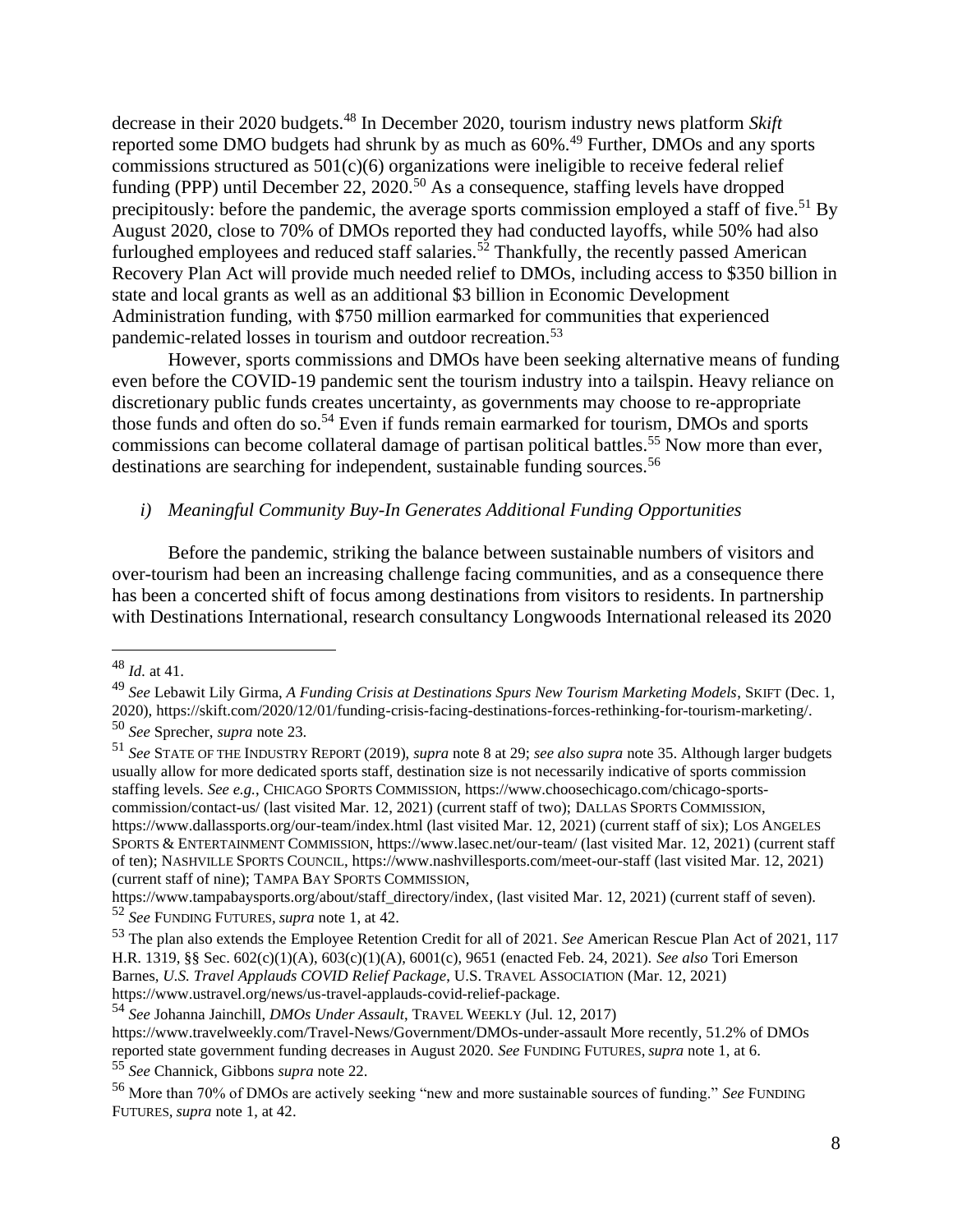National Resident Sentiment study, the largest such study conducted on American attitudes toward tourism in their communities to date.<sup>57</sup> While sentiment toward tourism is generally positive (64% agree tourism is good for their state and 57% agree tourism is good for their local area), less than half of Americans believe their state government should support or help fund tourism promotion (46%), and only 40% believe local government should provide funding support for tourism promotion.<sup>58</sup> When asked about sports tourism specifically, just over half of Americans supported hosting professional and collegiate sports events in their communities, and also "agree[d] that hosting youth and amateur sporting events improves the quality of life in their communities."<sup>59</sup>

Because sustained funding for sports commissions and DMOs is inseparable from resident sentiment, engendering community support is more important than ever. Destinations International has led the push for DMOs to adopt a "Community-Benefit Funding Model" by engaging a variety of local businesses and institutions beyond those obviously tied to tourism so that they may "help develop, coordinate, and communicate 'Community Shared Values.'"<sup>60</sup> This approach enhances the "connection between tourism and wider economic and community development goals," while emphasizing "how a great place to visit is often synonymous with being a great place to study, work, start a business and more.<sup>"61</sup> Sports commissions on the whole are also evolving toward this community-based approach as "sport tourism entities are now tasked with taking an active role within their destination."<sup>62</sup>

#### *ii) Reliance on Room Nights as Quantitative Data*

Refocusing on providing meaningful, holistic community benefits requires revaluating methods for quantifying success. Measuring return on investment for sports tourism is a muchdiscussed topic among sports commissions and DMOs.<sup>63</sup> The close relationship between sports commissions and CVBs created historic reliance on room nights as quantified measurements of success.<sup>64</sup> About half of sports commissions consider room nights a key performance indicator: smaller destinations especially value room nights and occupancy-related data, while larger destinations (those with budgets over \$1 million) consider room nights and economic impact their top two factors for success.<sup>65</sup> However, this reliance on room nights has been a constant

<sup>57</sup> *See* LONGWOODS INTERNATIONAL & DESTINATIONS INTERNATIONAL, 2020 NATIONAL RESIDENT SENTIMENT WHITEPAPER 1 (Nov. 12, 2020) [https://longwoods-intl.com/news-press-release/destinations-international-and](https://longwoods-intl.com/news-press-release/destinations-international-and-longwoods-international-reveal-research-american)[longwoods-international-reveal-research-american](https://longwoods-intl.com/news-press-release/destinations-international-and-longwoods-international-reveal-research-american) (follow "here" hyperlink; then click "download white paper"). <sup>58</sup> *See id.* at 3.

<sup>59</sup> Andria N. Godfrey & Dr. Jennifer Stoll, *Evaluating Resident Sentiment to Inform the Development of Sports Tourism*, SPORTS ETA BLOG, (Dec. 16, 2020[\) https://www.sportseta.org/blog/2020/12/16/evaluating-resident](https://www.sportseta.org/blog/2020/12/16/evaluating-resident-sentiment-to-inform-the-development-of-sports-tourism)[sentiment-to-inform-the-development-of-sports-tourism.](https://www.sportseta.org/blog/2020/12/16/evaluating-resident-sentiment-to-inform-the-development-of-sports-tourism)

<sup>60</sup> *See* FUNDING FUTURES*, supra* note 1, at 75.

<sup>61</sup> *See* FUNDING FUTURES*, supra* note 1, at 75.

<sup>62</sup> Stoll et al., *supra* note 3, at 3.

<sup>63</sup> For a discussion on economic impact, *see The Economic Impact of Sports* Events, SPORTS ETA BLOG (Sept. 29, 2010) [https://www.sportseta.org/blog/2010/09/29/the-economic-impact-of-sports-events.](https://www.sportseta.org/blog/2010/09/29/the-economic-impact-of-sports-events)

<sup>64</sup> *See* Stoll et al., *supra* note 3, at 3; *see also* SPORTS COMMISSIONS 101 *supra* note 2, at 1.

 $65$  54% of destinations with budgets less than \$1 million consider room nights the most important measurement of success, followed by economic impact (29%), number of events (29%), lodging tax revenue (15%), and lodging occupancy (10%). Conversely, those with budgets over \$1 million consider room nights (38%) and economic impact (38%) the most important, followed by earned media (17%), number of events (13%), and repeat business (13%).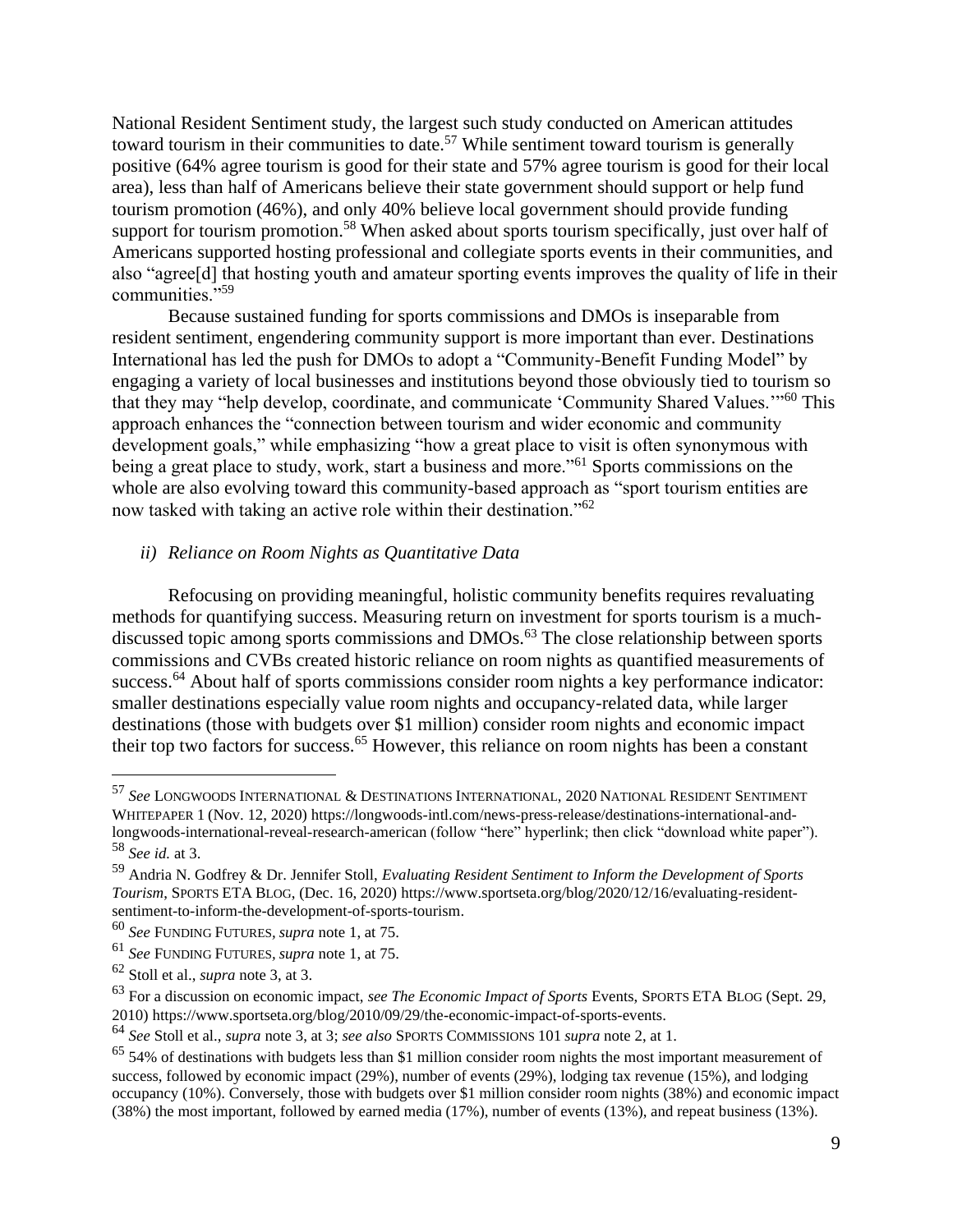source of friction for sports commissions and DMOs, because "one is concerned with filling hotels and convention centers, while the other aims to bring sports events to town for the betterment of the community's residents and businesses."<sup>66</sup> While certainly not mutually exclusive goals, the problem lies in data collection. Unlike the convention industry which has business hotel room blocks at its base, sports tourism is often connected to leisure travel (especially major spectator-based events) and therefore accurate economic impact measurements (including room nights) often require on-site data collection via attendee surveys.<sup>67</sup> Therefore, while there is an industry standard for calculating economic impact, many sports commissions beholden to room night goals still find themselves quantifying their success through arguably more speculative heads-in-beds estimates based on attendee data.<sup>68</sup>

The challenge facing sports commissions coming out of the pandemic is twofold. First, they must find other sustainable funding sources resilient to economic downturns and more independent from government. Second, they must find the appropriate balance between traditional performance indicators (like room nights and economic impact) and more community-based factors to provide quantified return on investment data. Implementing special assessments to create Tourism Improvement Districts is the best solution, as TIDs provide dedicated funding to sports commissions and DMOs while also fostering public/private partnership and providing additional community benefits.

#### III. Tourism Improvement Districts

TIDs are enjoying a moment in the spotlight as destination marketing organizations and sports commissions look to diversify funding in the wake of the pandemic. At the time of writing, there are approximately 186 TIDs in 17 states, and ten other states are currently pursuing TID legislation.<sup>69</sup> Professional associations Sports ETA and Destinations International have

*See* STATE OF THE INDUSTRY REPORT (2019), *supra* note 8 at 37.

<sup>66</sup> Joe Bush, *Sports Commissions vs. CVBs: Is One Better?*, CONNECT MEETINGS (Nov. 6, 2013) [https://www.connectmeetings.com/sports/features/sports-commissions-vs-cvbs-is-one-better.](https://www.connectmeetings.com/sports/features/sports-commissions-vs-cvbs-is-one-better)

<sup>67</sup> For a thorough synopsis on sports economic impact, *see* Patrick Rishe, *Educating Sports Commissions and CVBs About the Economic Impact of Sports*, FORBES (Oct. 5, 2011)

[https://www.forbes.com/sites/prishe/2011/10/05/educating-sports-commissions-and-cvbs-about-the-economic](https://www.forbes.com/sites/prishe/2011/10/05/educating-sports-commissions-and-cvbs-about-the-economic-impact-of-sports/?sh=67199c6f7a91)[impact-of-sports/?sh=67199c6f7a91.](https://www.forbes.com/sites/prishe/2011/10/05/educating-sports-commissions-and-cvbs-about-the-economic-impact-of-sports/?sh=67199c6f7a91) For a discussion on the historic importance of room blocks for conventions, *see also* Lisa A. Grimaldi, *Are Room Blocks Still Necessary?*, MEETINGS & CONVENTIONS (May 1, 2012) [https://www.meetings-conventions.com/News/Third-Party/Are-Room-Blocks-Still-Necessary-.](https://www.meetings-conventions.com/News/Third-Party/Are-Room-Blocks-Still-Necessary-) For an example of a sports commission looking past room nights for other goals, *see Dallas Tourism Bureau Creates Sports Commission to 'Elevate Profile' in Industry*, THE DALLAS MORNING NEWS*,* (Oct. 29, 2014)

[https://www.dallasnews.com/news/2014/10/29/dallas-tourism-bureau-creates-sports-commission-to-elevate-profile](https://www.dallasnews.com/news/2014/10/29/dallas-tourism-bureau-creates-sports-commission-to-elevate-profile-in-industry/)[in-industry/](https://www.dallasnews.com/news/2014/10/29/dallas-tourism-bureau-creates-sports-commission-to-elevate-profile-in-industry/) ("As a separate operation, [the sports commission] will be freed from the CVB's primary emphasis on booking hotel room nights and will consider other economic and community impacts when pursuing events").

<sup>&</sup>lt;sup>68</sup> The industry standard for measuring the economic impact of sports tourism is the Sports Impact Calculator owned by global tourism organization, Destinations International and used by Sports ETA. Many sports commissions employ universities to conduct economic impact studies for major events. *See* SPORTS ETA EVENT IMPACT CALCULATOR,<https://www.sportseta.org/resources/event-impact-calculator> (last visited Mar. 12, 2021); TEMPLE UNIVERSITY SPORT INDUSTRY RESEARCH CENTER,<https://sthm.temple.edu/sport-industry-research-center/about/> (last visited Mar. 12, 2021).

 $69$  E-mail from Racheal Mogravero, Executive Assistant to President & CEO, Civitas to Roxanne Steinhoff, author (Mar. 22, 2021, 6:40pm EDT) (on file with author); Zoom Interview with John Lambeth, President & CEO, Civitas (Mar. 25, 2021).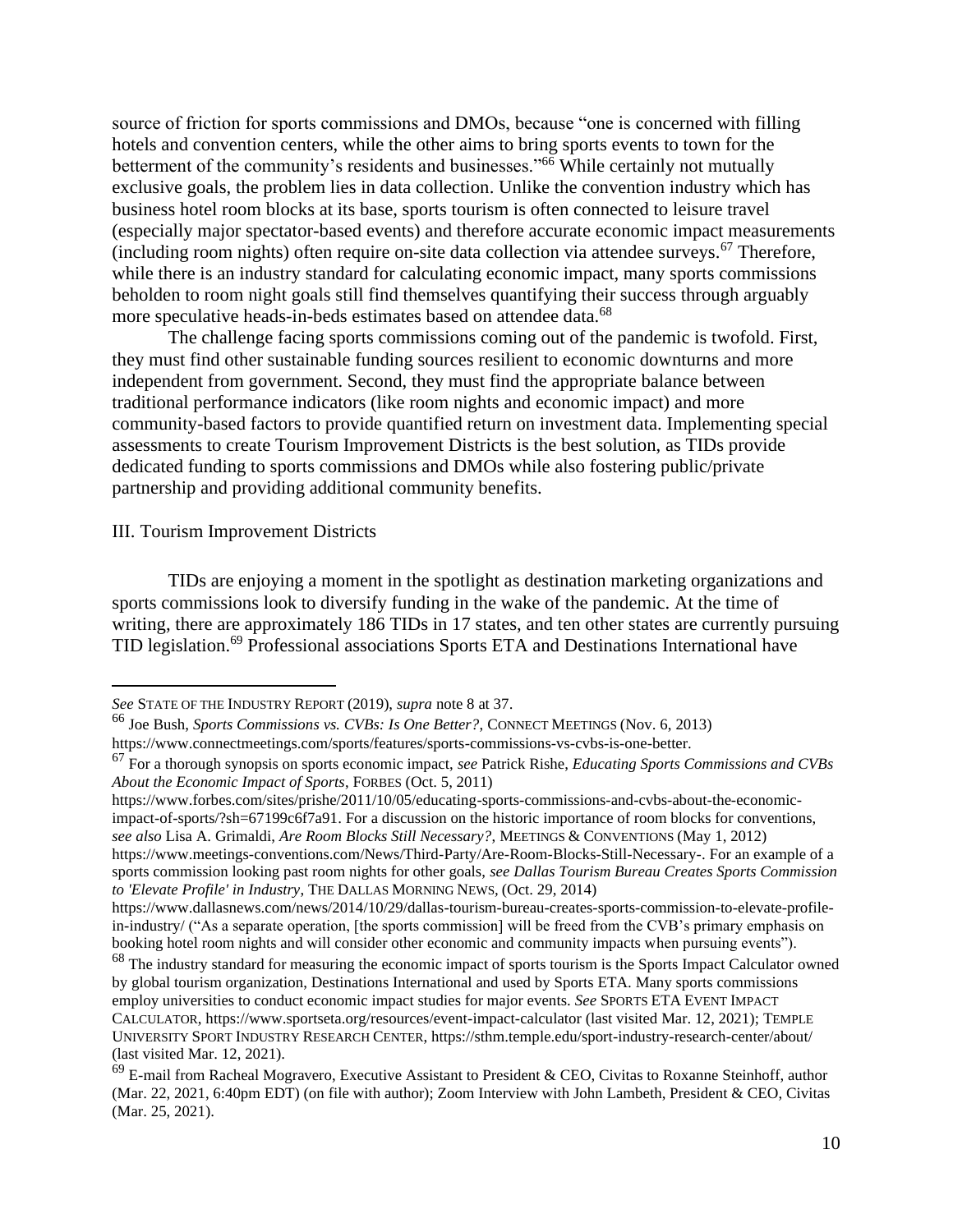featured the concept in recent industry talks and webinars, and TID consulting firm Civitas hosted the industry's first-ever Annual TID Summit on April 29, 2021.<sup>70</sup> Currently, TIDs provide funding to approximately one third of American DMOs.<sup>71</sup>

#### a) Overview

Tourism Improvement Districts provide a viable alternative to public funding for sports commissions and DMOs by creating a fully customizable, self-governing mechanism for local businesses to enhance the DMO/destination partnership. As tourism bureaus started seeking alternative forms of funding to reduce reliance on government apportionment, Business Improvement Districts ("BIDs"), which allow special benefits assessments for participating businesses within a specified territory, became the starting point from which TIDs evolved.<sup>72</sup> In 1989, the City Council of West Hollywood, California, established the West Hollywood Business Improvement Area and the Hotel Marketing Benefit Zone, effectively approving a BID that created a 1.5% assessment on hotels within the area dedicated to the West Hollywood CVB.<sup>73</sup> The success of West Hollywood led to over 100 other Californian municipalities implementing similar assessments, and the innovative concept has since spread to other states.<sup>74</sup> Before the pandemic, TIDs raised \$380 million for destinations nationwide each year.<sup>75</sup>

At its heart, a TID allows private businesses to organize promotional efforts while sports commissions and DMOs gain dedicated, stable funding to lead those efforts. TID revenues come from a benefit assessment of the businesses – the payors – located within the district.<sup>76</sup> It is the payors that agree to form the district, and while local government authorizes the assessment, formation does not rely on approval of the general electorate.<sup>77</sup> All TIDs have a governing document such as a formation charter or management plan that outlines the boundaries of the district, the types of activities funds may support, and the district's administration.<sup>78</sup> Because a TID's funds may only be spent on programs or services that benefit its payors as agreed upon in

<sup>70</sup> *Revelations and Thought Leadership at the Annual National TID Summit,* CIVITAS, (May 20, 2021) <https://civitasadvisors.com/> (last visited June 12, 2021).

<sup>71</sup> *See* FUNDING FUTURES*, supra* note 1, at 40.

<sup>&</sup>lt;sup>72</sup> Tourism Improvement Districts have several name variations, including Tourism Business Improvement Districts, Tourism Marketing Districts, etc. Here, TID encompasses all these variations. *See* FUNDING FUTURES*, supra* note 1, at 81; *see also* CIVITAS, U.S. TOURISM DISTRICT LAW STUDY 2 (2019)

<https://civitasadvisors.com/resources/research/tourism-improvement-district/> (find "U.S. Tourism District Law Study (2019); click "download").

<sup>73</sup> In 2013 the City Council replaced the Hotel Marketing Benefit Zone with the West Hollywood Tourism Improvement District and raised the assessment to 3%. *See* CITY OF WEST HOLLYWOOD,

<https://www.weho.org/business/business-organizations/business-improvement-districts> (last visited Mar. 28, 2021); *see also* U.S. TOURISM DISTRICT LAW STUDY, *supra* note 72 at 2.

<sup>74</sup> *See* U.S. TOURISM DISTRICT LAW STUDY, *supra* note 72 at 2.

<sup>75</sup> *Id*. at 1.

<sup>76</sup> *Id.* at 2.

<sup>77</sup> *Id.*

<sup>78</sup> *See e.g.*, Civitas, *San Diego Tourism Marketing District: District Management Plan,* SAN DIEGO TOURISM MARKETING DISTRICT CORPORATION & CITY OF SAN DIEGO (Sept. 11, 2012) [https://www.sdtmd.org/wp](https://www.sdtmd.org/wp-content/uploads/2013/05/tmdmanagementplan120911.pdf)[content/uploads/2013/05/tmdmanagementplan120911.pdf](https://www.sdtmd.org/wp-content/uploads/2013/05/tmdmanagementplan120911.pdf) (San Diego renewed the district plan in 2016 – see *infra* note 112 for the renewed plan).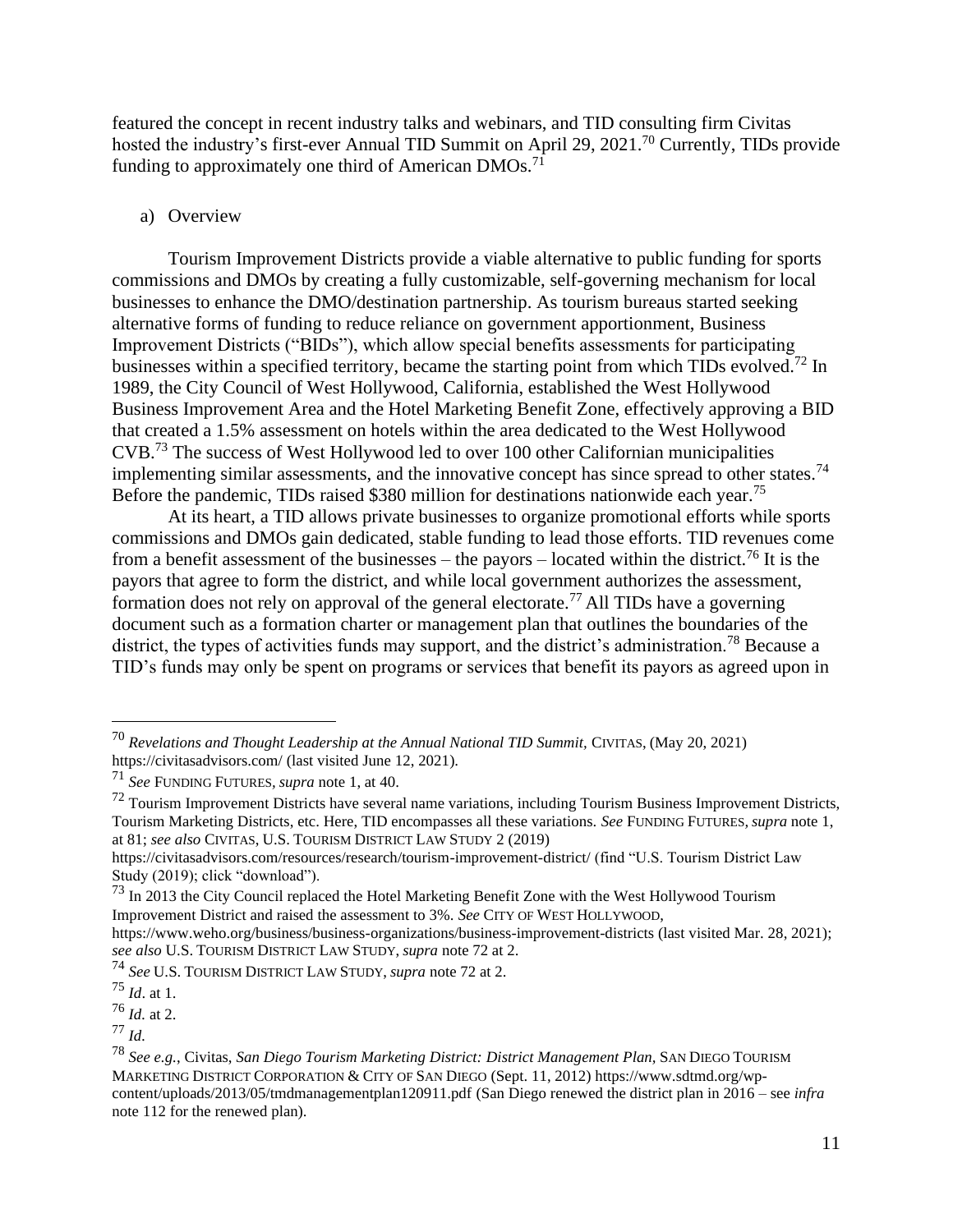its charter, local government cannot divert those funds to other public programs.<sup>79</sup> Unlike taxes which are typically perpetual, payors implement TIDs for a defined term and require periodic renewal.<sup>80</sup> Typically, a TID will create a  $501(c)(6)$  nonprofit corporation to manage the district, with payors choosing from among themselves its board of directors to allocate funds in accordance with its charter. $81$  The payors in TIDs have traditionally been hotels, with assessments on room nights based either on a percentage or fixed rate per occupied night; however, some districts include assessments on restaurants, attractions, and retail.<sup>82</sup> Finally, while the payors govern and approve the district, local government maintains an oversight role.

b) Authority to Create

There are two general jurisdictional powers that allow for the creation of TIDs. First, state statutes may grant local counties or cities the authority to create BIDs, of which TIDs are a special form.<sup>83</sup> Alternatively, some municipalities without existing BID statutes have turned to their Home Rule powers to implement TIDs.<sup>84</sup>

The Tenth Amendment of the United States Constitution reserves the powers not delegated to federal government "to the States . . . or to the people."<sup>85</sup> As such, local governments derive discretionary authority as delegated by their state, categorized into four general areas: structural, fiscal, functional and personnel.<sup>86</sup> The broadest discretionary powers typically apply to the structural category so as to allow localities to choose their own form of government.<sup>87</sup> Fiscal Powers, on the other hand, are generally the narrowest and encompass the authority to set tax rates and determine revenue sources.<sup>88</sup> The third and fourth categories, functional and personnel, allow local governments to legislate on local matters and to create their own employment procedures.<sup>89</sup> Creation of TIDs fall under a local government's discretionary structural and fiscal powers.

<sup>79</sup> *See* U.S. TOURISM DISTRICT LAW STUDY, *supra* note 72 at 2.

<sup>80</sup> *Id.*

<sup>81</sup> *See e.g.,* DISTRICT MANAGEMENT PLAN, *supra* note 78 at 28-29. Some TIDs also have non-voting board members representing local government. *See e.g.*, Dallas Council Chamber Res. 161250, § 1(F) (Aug. 10, 2016) <https://www.dallasecodev.org/DocumentCenter/View/448/Tourism-PID-Renewal-Resolution-PDF>

<sup>82</sup> *See* FUNDING FUTURES*, supra* note 1, at 81, 83. Examples include statewide assessment funding for Visit California, the TID in Mammoth Lakes, California, and the recently formed TID in North Lake Tahoe, California, all of which assess many tourism-related businesses, including but not limited to hotels, restaurants, retail, attractions, and activities. *See* Cal. Tourism Marketing Act, § 13995 (West 1995); CALIFORNIA OFFICE OF TOURISM, Tourism.Ca.gov,<https://tourism.ca.gov/> (last visited Mar. 27, 2021); TOURISM BUSINESS IMPROVEMENT DISTRICT, TOWN OF MAMMOTH LAKES, <https://www.townofmammothlakes.ca.gov/551/TBID> (last visited Mar. 27, 2021); NORTH LAKE TAHOE, TBID RESOURCES, <https://www.nltra.org/resources/tbid-resources/> (last visited March 27, 2021)

<sup>83</sup> *See* U.S. TOURISM DISTRICT LAW STUDY, *supra* note 72 at 1.

<sup>84</sup> *Id.* at 2.

<sup>85</sup> U.S. Const. amend. X.

<sup>86</sup> *See* NATIONAL LEAGUE OF CITIES, CITIES 101 – DELEGATION OF POWER (Dec. 13, 2016) [https://www.nlc.org/resource/cities-101-delegation-of-power.](https://www.nlc.org/resource/cities-101-delegation-of-power)

<sup>87</sup> *Id.*

<sup>88</sup> *Id.*

<sup>89</sup> *See* U.S. TOURISM DISTRICT LAW STUDY, *supra* note 72 at 3.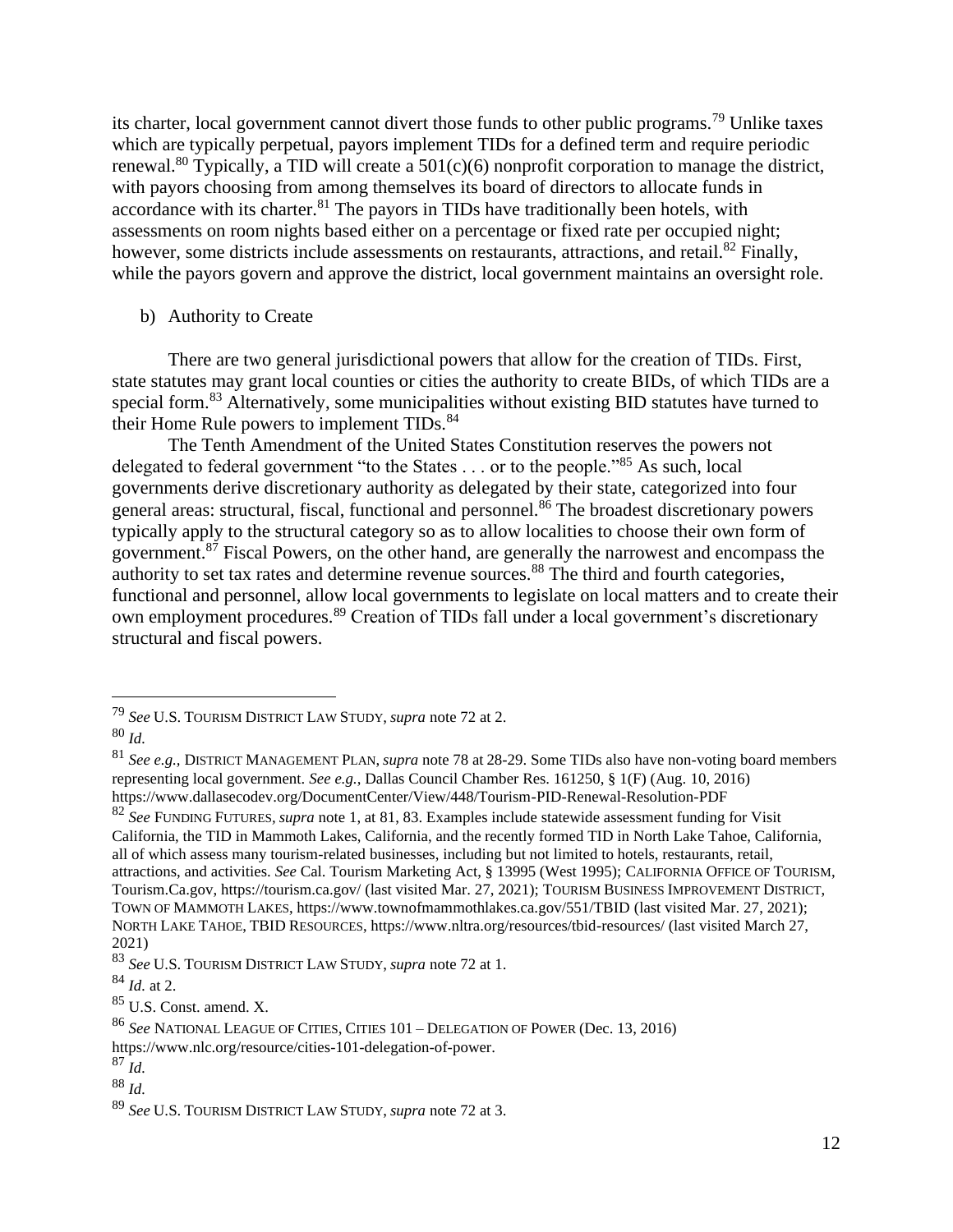#### i) Dillion's Rule and Home Rule

All local governments derive their authority from state government, a foundational principal of municipal common law known as Dillion's Rule. In 1868, Iowa Supreme Court Justice John Dillon articulated that because local government is necessarily a political subdivision of the state, created to carry out state government at the local level, a municipality may only exercise those powers as expressly delegated to it by the state.<sup>90</sup> Therefore, if a local government acts outside of its expressly delegated authority, the state may nullify its actions via preemption.<sup>91</sup> The Supreme Court adopted this strict construction of the powers of local government in 1907, and thus Dillion's Rule became the foundation for municipal law.<sup>92</sup>

In response, many states began to delegate broader power to localities by implementing "Home Rule" provisions.<sup>93</sup> Beginning in the 1870s and gaining steam in the early 1900s, many state legislatures passed Home Rule provisions to allow municipalities greater discretion over local issues via state constitutional amendments or legislation.<sup>94</sup> A Home Rule state affords localities authority over specified local issues, autonomous from state interference: as long as the issue is not preempted by the state constitution or by statute, a municipality will have broad discretion to enact ordinances as it deems appropriate.<sup>95</sup> Typically, tax authority is preempted, while authority to create assessments is not.<sup>96</sup>

States differ in their application of Home Rule, often specifying eligible municipalities by population.<sup>97</sup> Therefore, many states employ a combination of Dillon's Rule and Home Rule: for those locales that meet constitutional or legislative criteria, the Home Rule applies, while Dillon's Rule governs all others.<sup>98</sup> As such, a sports commission or DMO looking to create a TID will first need to determine under which rule their jurisdiction operates. If Dillion's Rule governs, local officials will need to look to statewide BID statutes for authority to create a TID. If none exists or the current statute is insufficient, they will need to lobby the state for enabling legislation. Conversely, municipalities with Home Rule provisions will need to ensure state government does not preempt local authority to create assessments.

ii) BID Statutes vs. Home Rule

A 2019 study conducted by Civitas provides a thorough examination of local governmental authority to create TIDs in all 50 states and the District of Columbia. In analyzing state BID legislation, Civitas identified fourteen factors relevant for the creation of TIDs. These factors include: (1) whether the BID statute grants authority to create an assessment district to all state political subdivisions or only to specified cities or counties based on size or other criteria;

<sup>90</sup> Clinton v. Cedar Rapids & M. R. R. Co., 24 Iowa 455, 475 (1868).

<sup>91</sup> *See* Hon. Jon D. Russell & Aaron Bostrom, *Federalism, Dillon Rule and Home Rule – White Paper*, AMERICAN CITY COUNTY EXCHANGE, 1, 2 (Jan. 2016) [https://www.alec.org/app/uploads/2016/01/2016-ACCE-White-Paper-](https://www.alec.org/app/uploads/2016/01/2016-ACCE-White-Paper-Dillon-House-Rule-Final.pdf)[Dillon-House-Rule-Final.pdf.](https://www.alec.org/app/uploads/2016/01/2016-ACCE-White-Paper-Dillon-House-Rule-Final.pdf)

<sup>92</sup> *See* Hunter v. Pittsburgh, 207 U.S. 161, 178 (1907).

<sup>93</sup> *See* CITIES 101 – DELEGATION OF POWER, *supra* note 86.

<sup>94</sup> *See* Russell, *supra* note 91, at 6.

<sup>95</sup> *See* CITIES 101 – DELEGATION OF POWER, *supra* note 86; *See* Russell, *supra* note 91, at 6.

<sup>96</sup> *See* U.S. TOURISM DISTRICT LAW STUDY, *supra* note 72 at 3.

<sup>97</sup> *See* CITIES 101 – DELEGATION OF POWER, *supra* note 86; *See* Russell, *supra* note 91, at 6.

<sup>98</sup> *See* CITIES 101 – DELEGATION OF POWER, *supra* note 86; *See* Russell, *supra* note 91, at 6–9.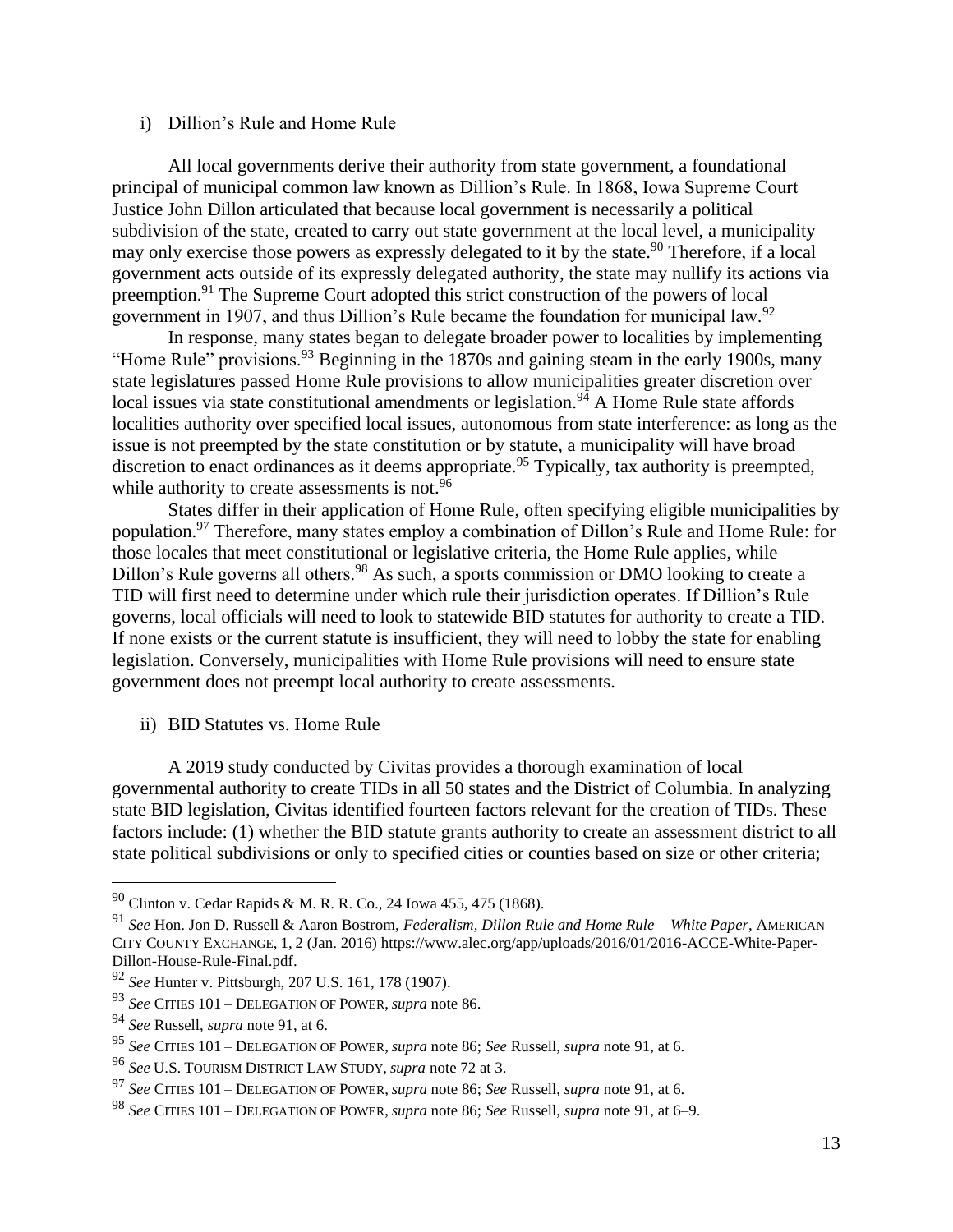(2) whether assessments may be business or property based; (3) how the assessment may be levied and if the statute restricts calculation to enumerated methods or allows local governments flexibility to determine the levy basis; (4) whether the district levy can be a special assessment or fee, rather than a tax; (5) whether the statute allows a nonprofit corporation or advisory board to manage the district instead of local government; (6) the threshold of approval required from those in the district as well as whom may vote on its approval; (7) whether the statute restricts the ability to classify businesses or properties that would pay the assessment; (8) whether the statute allows for assessment of non-contiguous businesses or whether it requires all business within the boundary to be assessed; (9) whether the statute allows a new district to overlap an existing assessment; and most importantly, (10) whether the statute allows a district to provide funds for general services that benefit its payors for such services as marketing and promotion, sales, and events.<sup>99</sup> Other factors include whether a written district plan is required and if certain parameters must be included in that plan, whether local government is required to provide the same level of services as the district once it is created, whether there is a specified renewal term, and how the statute refers to assessment districts.<sup>100</sup>

Alternatively, a local jurisdiction may create a TID under its Home Rule power as long as the state does not preempt local authority to create assessments. Civitas identified five important elements of Home Rule powers relevant for creating TIDs.<sup>101</sup> First, is the Home Rule power limited to only certain governmental sub-divisions, such as cities or counties?<sup>102</sup> Second, are jurisdictions required to adopt a Home Rule charter or meet some other qualification (such as population size) before the state grants authority?<sup>103</sup> Third, is there express authorization for the local jurisdiction to create an assessment district?<sup>104</sup> Fourth, do the jurisdiction's Home Rule powers include the authority to levy assessments to provide services, with no prohibitions?<sup>105</sup> Finally, is the jurisdiction precluded from implementing legislation involving revenues and  $fees$ ?<sup>106</sup>

#### IV. Applying TIDs to Sports Commissions

Encouragingly, some TIDs already support sports tourism efforts. While certainly not exhaustive, the following examples provide a cross-section of TIDs supporting sports tourism in large markets (populations over 1 million), medium-sized markets (populations between 1 million and 100,000), and small markets (populations of less than 100,000). The majority of destinations with TIDs appear to promote sports tourism either through a DMO's in-house sports commission or sports sales staff, or by providing direct grants to rights holders to host events (or some combination of both). In the research conducted for this article, only one example of an

<sup>102</sup> *Id.*

<sup>104</sup> *Id.*

<sup>106</sup> *Id.*

<sup>99</sup> *See* U.S. TOURISM DISTRICT LAW STUDY, *supra* note 72 at 5.

<sup>100</sup> *Id.*

<sup>101</sup> *Id.* at 7.

<sup>103</sup> *Id.*

<sup>105</sup> *Id.*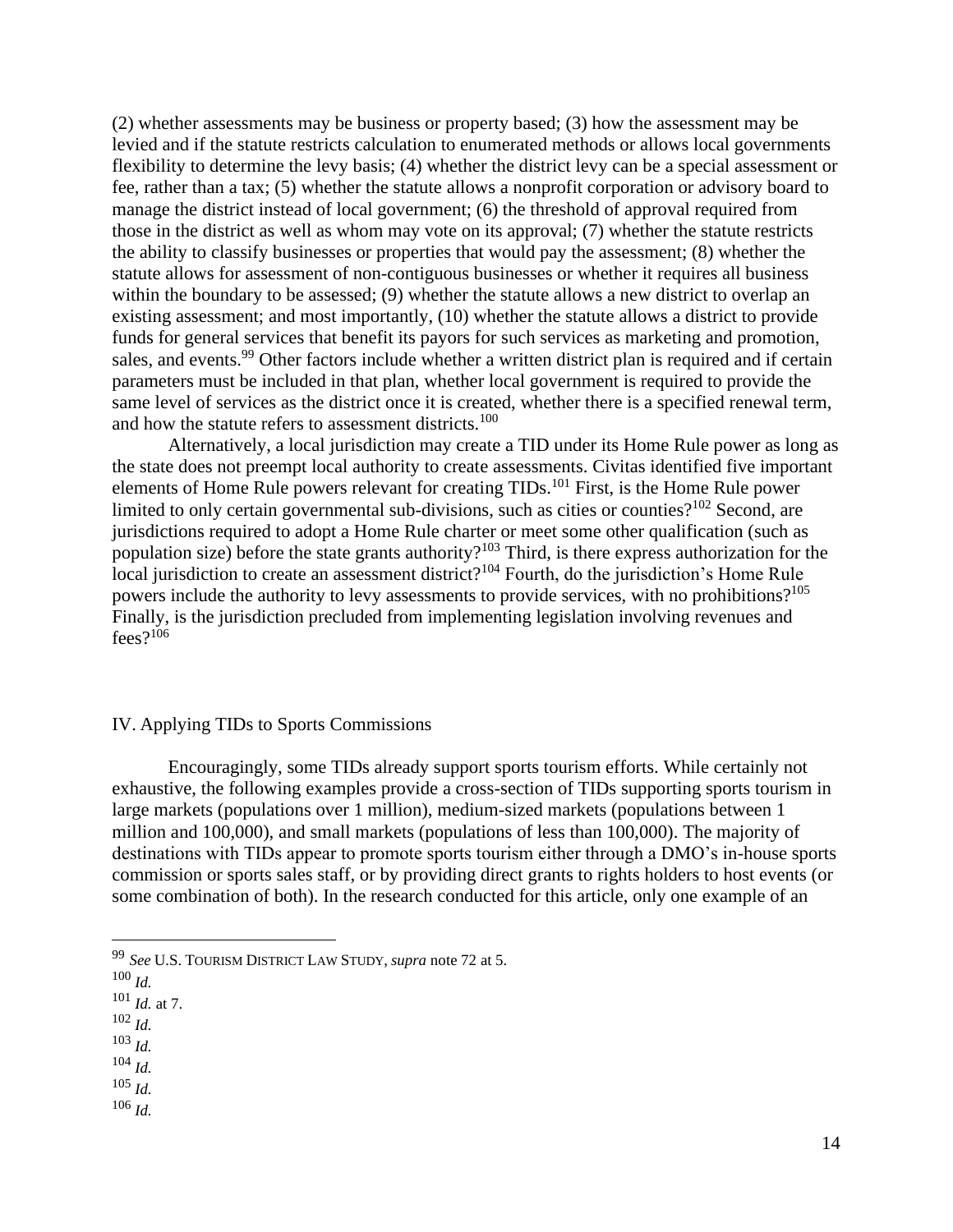independent sports commission directly receiving funds from a TID emerged: the Spokane Sports Commission, serving Spokane, Washington. While each destination is unique and faces its own challenges, the partnership between the Spokane Sports Commission, the destination's DMO, local hoteliers and county government provides a compelling model for those destinations looking to provide more stable funding for sports tourism.

a) Large Markets: San Diego, CA & Dallas, TX

#### *i) San Diego Tourism Marketing District: providing grants to sporting events.*

San Diego's TID provides significant support for sports events held in the city. As the birthplace of the concept, Californian destinations enjoy favorable conditions to create TIDs. Approximately one quarter of the state's major cities have Home Rule powers, and state law also expressly allows the creation of assessments.<sup>107</sup> Before the City of San Diego established a TID, it utilized its Home Rule powers to levy the San Diego Transient Occupancy Tax in 1964 "solely for the purpose of promoting the City of San Diego."<sup>108</sup> However, over time the City diverted those funds so that only 6% remained for tourism promotion by 2007.<sup>109</sup> Seeing the success of other cities that implemented TIDs, in 2008 the San Diego City Council levied a 2% assessment on room nights for hotels with 70 or more rooms to create the San Diego Tourism Marketing District (SDTMD), with 80% of SDTMD funds dedicated to funding the San Diego Tourism Authority.<sup>110</sup> A nonprofit oversees the SDTMD, with rotating board membership between its payors.<sup>111</sup> According to its Management Plan, activities eligible for SDTMD funds "shall include" unique and exclusive marketing and sales promotions to increase hotel room night consumption and market *District* (emphasis original) lodging businesses as tourist, meeting, and event destinations."<sup>112</sup> Conversely, funds may not be used for "the acquisition, construction, installation or maintenance of any tangible public property," nor for closing streets or for security "facilities or equipment" unless done specifically to benefit the payors, nor "municipal services normally and historically provided by the *City*."<sup>113</sup>

At the time of the SDTMD's enactment, the San Diego Sports Commission operated as its own independent organization.<sup>114</sup> Examination of available SDTMD records show the Sports

<sup>113</sup> *Id.* at 6 (emphasis original).

<sup>107</sup> For a full overview of applicable statutes and constitutional provisions, *see* U.S. TOURISM DISTRICT LAW STUDY, *supra* note 72 at 18–19.

<sup>108</sup> SAN DIEGO TOURISM MARKETING DISTRICT, HISTORY <https://www.sdtmd.org/sdtmd-overview/history/> (last accessed Mar. 28, 2021).

<sup>109</sup> <https://www.sdtmd.org/sdtmd-overview/history/>

<sup>110</sup> For more detailed information, *see District Management Plan*, *supra* note 78.

<sup>111</sup> *See generally Bylaws of San Diego Tourism Marketing District*, (Apr. 8, 2016[\) https://staging3.sdtmd.org/wp](https://staging3.sdtmd.org/wp-content/uploads/2020/12/SDTMD-Bylaws-v4-6-16-Approved-4-8-16.pdf)[content/uploads/2020/12/SDTMD-Bylaws-v4-6-16-Approved-4-8-16.pdf.](https://staging3.sdtmd.org/wp-content/uploads/2020/12/SDTMD-Bylaws-v4-6-16-Approved-4-8-16.pdf)

<sup>112</sup> *See* Civitas, *San Diego Tourism Marketing District: District Management Plan,* SAN DIEGO TOURISM MARKETING DISTRICT CORPORATION & CITY OF SAN DIEGO 2 (July 19, 2016) [https://staging3.sdtmd.org/wp](https://staging3.sdtmd.org/wp-content/uploads/2020/12/FINAL-Modified-SDTMD-MDP-7-29-16-CLEAN.pdf)[content/uploads/2020/12/FINAL-Modified-SDTMD-MDP-7-29-16-CLEAN.pdf.](https://staging3.sdtmd.org/wp-content/uploads/2020/12/FINAL-Modified-SDTMD-MDP-7-29-16-CLEAN.pdf)

<sup>114</sup> *See Tourism Powers Cities – Annual Report 2011*, SDTMD 1, 33 (2011) [https://sdtmd.org/wp](https://sdtmd.org/wp-content/uploads/2011/09/TMD-Annual-Report-110711b.pdf)[content/uploads/2011/09/TMD-Annual-Report-110711b.pdf.](https://sdtmd.org/wp-content/uploads/2011/09/TMD-Annual-Report-110711b.pdf) Created in 1960 as the San Diego Sports Association, it reorganized into the San Diego International Sports Council in 1995. It appears to have rebranded again in 2002. *See Legislative Analyst Report*, CITY AND COUNTY OF SAN FRANCISCO, (Feb. 1, 2005) [https://sfbos.org/sports](https://sfbos.org/sports-commissions#:~:text=Founded%20as%20the%20Greater%20San,the%20San%20Diego%2FTijuana%20region)[commissions#:~:text=Founded%20as%20the%20Greater%20San,the%20San%20Diego%2FTijuana%20region](https://sfbos.org/sports-commissions#:~:text=Founded%20as%20the%20Greater%20San,the%20San%20Diego%2FTijuana%20region) (last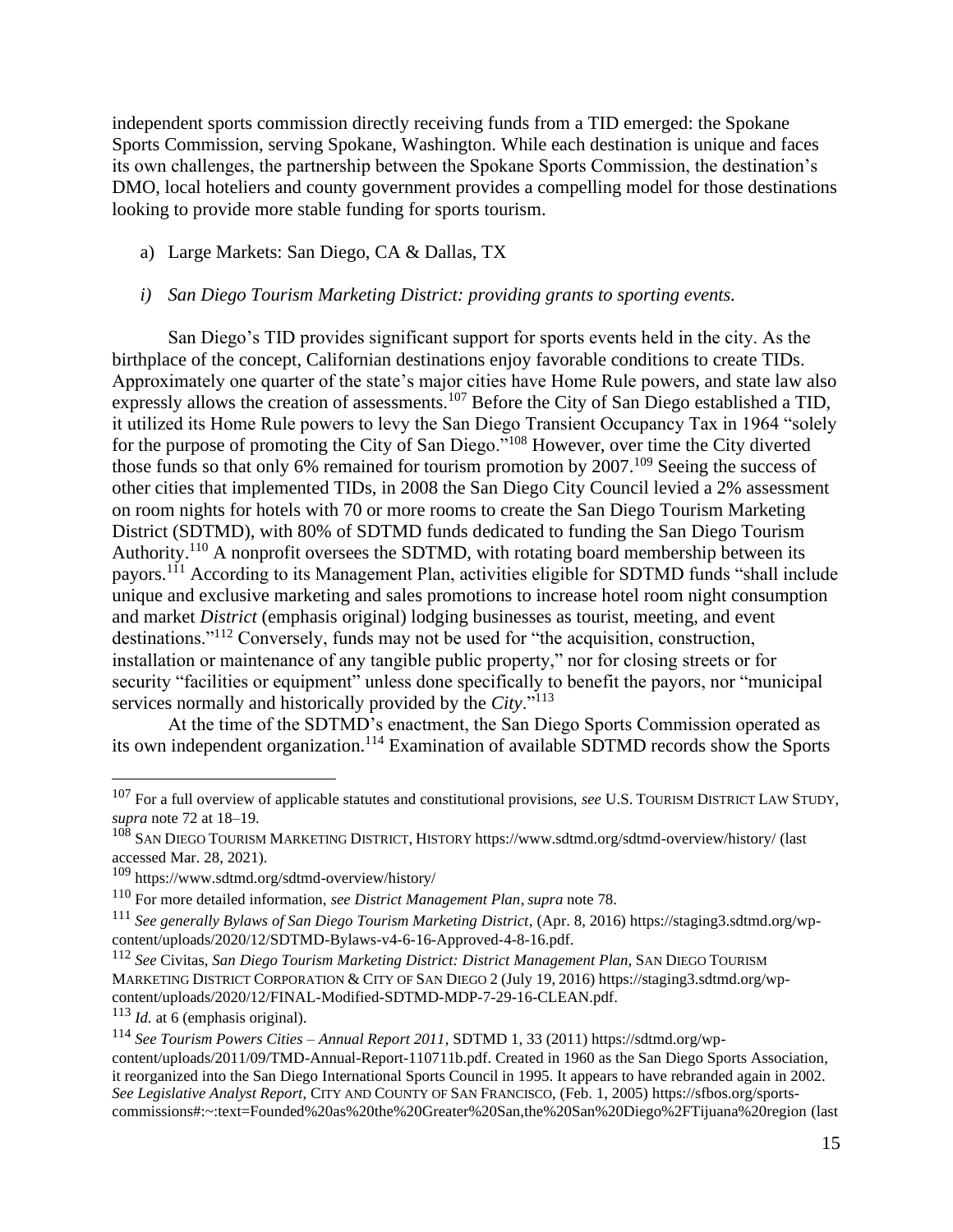Commission received direct assessment revenue of \$382,500 in 2010, a base allocation for \$363,391 plus an additional \$125,000 for a specific event in 2011, a base revenue of \$561,800 plus an additional \$332,000 for two events in 2012, and \$338,299 in revenue in 2013. <sup>115</sup> In addition to dedicated funding for the Sports Commission, sports events also received funding from the SDTMD during those years.<sup>116</sup> However, despite its success as a stand-alone entity, the San Diego Tourism Authority absorbed the Sports Commission in late 2014.<sup>117</sup> Now, only one sales staff member of the Authority is dedicated to sports events.<sup>118</sup>

Although the Tourism Authority absorbed the Sports Commission, the SDTMD remains a vital source of funding for both the Tourism Authority and rights holders wishing to stage sports events in San Diego. To obtain SDTMD funding, a prospective event must complete a funding application and demonstrate "an increase in hotel room nights and a measurable return on investment."<sup>119</sup> SDTMD contracts with San Diego State University's L. Roberts Payne School of Hospitality and Tourism to conduct before and after economic impact studies, reconciling projected versus actual return on investment.<sup>120</sup> In fiscal year 2019, the SDTMD generated  $$44,917,468$  in revenue.<sup>121</sup> That year, the SDTMD supported 18 events, 15 of which were sports related: grant amounts for sporting events ranged between \$23,397 - \$375,000, for a total of more than \$2 million.<sup>122</sup> While 95% of STMD funding went to the Tourism Authority, approximately 93% of remaining funds were dispersed to sports events.<sup>123</sup> What is more, of SDTMD's 2020 reported revenue of \$38,516,633 (representing a 27% decline in visitors from 2019), seven of the ten events receiving funding were sporting events.<sup>124</sup> In June 2020, the City renewed the SDTMD operating agreement for ten years.<sup>125</sup>

*ii) Dallas: using TID funding to support marketing efforts for sports events*

visited March 20, 2021).

<sup>115</sup> *See Days Into Nights – San Diego Tourism Marketing District Annual Report 2010*, SDTMD 1, 26 (2010) [https://sdtmd.org/wp-content/uploads/2014/11/TMD-Annual-Report-112310.pdf;](https://sdtmd.org/wp-content/uploads/2014/11/TMD-Annual-Report-112310.pdf) *Annual Report 2011*, *supra* note 114, at 34, 36–40, 50; *An Important Year – Annual Report* 2012, SDTMD 1, 31–32, 35–36, 51 (2012) [https://sdtmd.org/wp-content/uploads/2013/01/TMD-Annual-Report-2012.pdf;](https://sdtmd.org/wp-content/uploads/2013/01/TMD-Annual-Report-2012.pdf) *Annual Report 2013*, SDTMD 1, 18,

<sup>34–35, (2013)</sup> [https://sdtmd.org/wp-content/uploads/2014/03/TMDAnnualReport2013.pdf.](https://sdtmd.org/wp-content/uploads/2014/03/TMDAnnualReport2013.pdf)

<sup>116</sup> *See Annual Report 2010*, *supra* note 115 at 26–27; *Annual Report 2011*, *supra* note 114 at 38–43; *Annual Report 2012*, *supra* note 115, at 37–41; *Annual Report 2013*, *supra* note 115 at 24, 30–32.

<sup>117</sup> *See Milestone Report FY2019 – FY2023*, SDTMD 1, 8 (Apr. 13, 2018), [https://www.sdtmd.org/wp](https://www.sdtmd.org/wp-content/uploads/2018/07/FY2019-MILESTONE-REPORT-OF-ACTIVITIES-FINAL.pdf)[content/uploads/2018/07/FY2019-MILESTONE-REPORT-OF-ACTIVITIES-FINAL.pdf.](https://www.sdtmd.org/wp-content/uploads/2018/07/FY2019-MILESTONE-REPORT-OF-ACTIVITIES-FINAL.pdf)

<sup>118</sup> *See Meet Your Sales Team,* SAN DIEGO TOURISM AUTHORITY, [https://www.sandiego.org/meeting-planners/our](https://www.sandiego.org/meeting-planners/our-team.aspx)[team.aspx](https://www.sandiego.org/meeting-planners/our-team.aspx) (last visited Mar. 28, 2021).

<sup>119</sup> *Contractors*, SDTMD*,* <https://sdtmd.org/contractors/> (last visited Mar. 20, 2021).

 $120$  Zoom Interview with Carl Winston, Director, San Diego State University L. Roberts Payne School of Hospitality and Tourism (Feb. 19, 2021).

<sup>121</sup> *See FY 2020 SDTMD Annual Report: Navigating Tourism in the Age of COVID-19*, SDTMD 1, 19 (2021), [https://staging3.sdtmd.org/wp-content/uploads/2021/02/SDTMD\\_Annual-Report-US-Letter\\_02032021\\_r2\\_VO.pdf](https://staging3.sdtmd.org/wp-content/uploads/2021/02/SDTMD_Annual-Report-US-Letter_02032021_r2_VO.pdf)

<sup>122</sup> *See FY 2019 SDTMD Annual Report*, SDTMD 1, 10 (2020)[, https://sdtmd.org/wp-](https://sdtmd.org/wp-content/uploads/2020/02/SDTMD-Annual-Report-US_webFINAL.pdf)

[content/uploads/2020/02/SDTMD-Annual-Report-US\\_webFINAL.pdf.](https://sdtmd.org/wp-content/uploads/2020/02/SDTMD-Annual-Report-US_webFINAL.pdf)

<sup>123</sup> *Id.*

<sup>124</sup> *See FY 2020 SDTMD Annual Report*, *supra* note 121, at 6, 9.

<sup>125</sup> *Id.* at 4.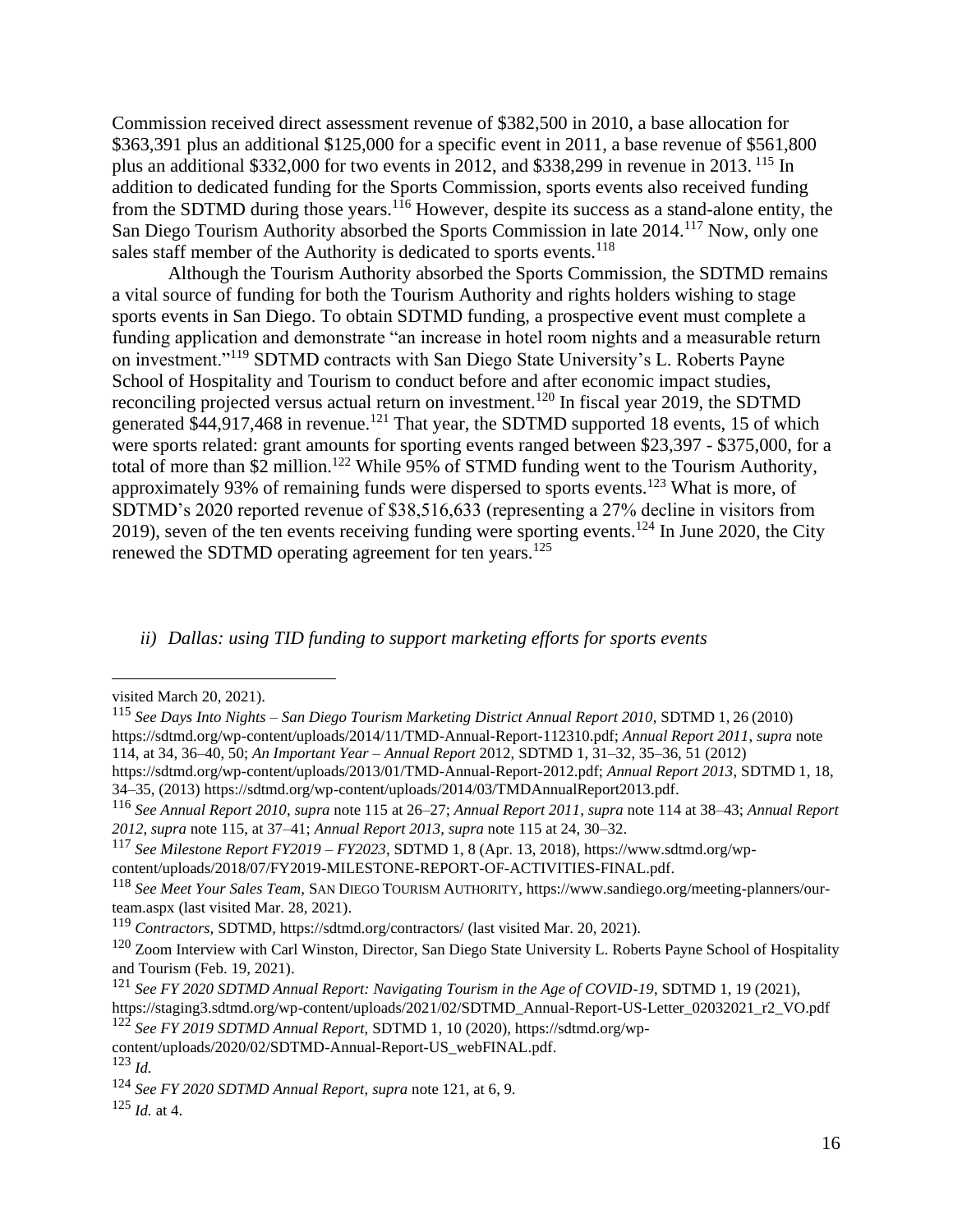The Dallas Sports Commission utilizes TID funding as a department of the destination's DMO, VisitDallas. Like California, Texas allows the creation of TIDs, albeit with more restrictions. While the Texas legislature granted statutory authority to any municipality or county to form "public improvement districts," originally only certain cities could create hotel-only TIDs.<sup>126</sup> The statute supersedes any municipalities' Home Rule powers.<sup>127</sup> Dallas was the first Texas municipality to create a TID, establishing the Dallas Tourism Public Improvement District (DTPID) in 2012.<sup>128</sup> Hotels with 100 or more rooms are the DTPID's payors and collect a 2% assessment per room night: currently, there are 132 participating hotels, which represent more than 80% of the cities' hotel room inventory.<sup>129</sup> The governing  $501(c)(6)$  nonprofit corporation includes a board of directors comprised of ten voting members (positions held only by hotelier payors) and four non-voting, ex-officio members, including leadership from DMO VisitDallas, the City of Dallas, and the Hotel Association of North Texas.<sup>130</sup> The Dallas City Council annually approves the service plan put forth by the DTPID board, which includes projected revenue and expenditures.<sup>131</sup> The DTPID contracts VisitDallas to administer and support the approved programs.<sup>132</sup> In general, DTPID funds may only be used for services in furtherance of five enumerated categories: Incentives & Sales Efforts (42.5% of revenues), Marketing (Promotion/Advertising) (35% of revenues), Site Visits and Familiarization Tours (10% of revenues), Event Funding Application Pool (7.5% of revenues), and Operations/Research/Administration (5% of revenues).<sup>133</sup> However, funds may not be used to pay for staff travel expenses or salaries.<sup>134</sup>

The DTPID reserves Incentives & Sales Efforts funds for those meetings, activities and events that it anticipates will "provide at least a 10-to-1 ROI, calculated by anticipated lodging revenues divided by the approved incentive."<sup>135</sup> While the DTPID and by extension VisitDallas use most of these funds to comp convention center rental fees, the DTPID also provides member hotels the opportunity to apply for up to \$50,000 per year to use in attracting group business.<sup>136</sup> Another unique feature of the DTPID is its dedication to local cultural and community events – the DTPID awards over \$1 million in funds per year to local cultural organizations and community groups.<sup>137</sup>

<sup>&</sup>lt;sup>126</sup> The Texas legislature passed a new statute that allows any city to establish a Tourism Public Improvement District. *See* Tex. Local Gov't Code Ann. § 372.0035 (West 2019).

<sup>127</sup> *See* U.S. TOURISM DISTRICT LAW STUDY, *supra* note 72 at 101–102.

<sup>128</sup> *See 2020 Annual Report*, DALLAS TOURISM PUBLIC IMPROVEMENT DISTRICT, 1, 4 (2021),

[https://dallastpid.com/wp-content/uploads/2021/02/2021-2\\_TPID\\_AnnualReport.pdf.](https://dallastpid.com/wp-content/uploads/2021/02/2021-2_TPID_AnnualReport.pdf) <sup>129</sup> *Id.*

<sup>130</sup> *Id. See also* DALLAS TPID[, https://dallastpid.com/about/board-members/](https://dallastpid.com/about/board-members/) (navigate to "About," then "Board Members") (visited Mar. 20, 2021); Res. 161250, *supra* note 81.

<sup>131</sup> *See 2020 Annual Report*, *supra* note 128, at 4.

<sup>132</sup> *Id.*

<sup>133</sup> *See DTPID Service Plan FY21\_FY25, Exhibit B*, DALLAS COUNCIL CHAMBER RES. 161250 (Jun. 18, 2021) <https://www.dallasecodev.org/DocumentCenter/View/451/Tourism-PID---Service-Plan-PDF> <sup>134</sup> *See 2020 Annual Report*, *supra* note 128, at 4.

<sup>135</sup> *Id.* at 7.

 $136$  *Id.* at 7–8.

<sup>137</sup> *Id.* at 11.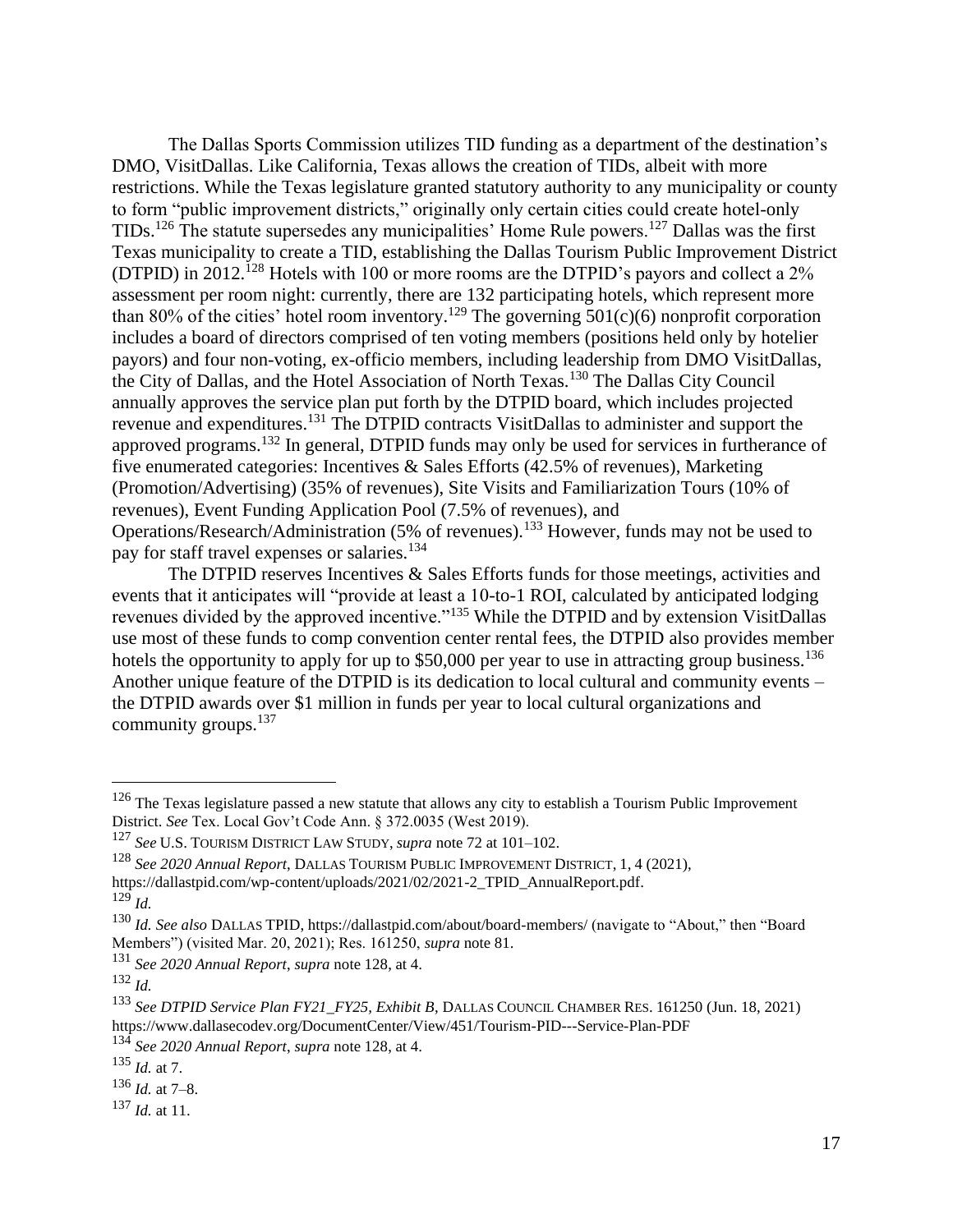The Dallas Sports Commission is a department of VisitDallas, and as such it "utilizes DTPID funding to market and attract sports events that generate hotel revenue and economic growth for the city of Dallas."<sup>138</sup> While the only annual report published on the VisitDallas website is from 2019 and does not include specific budget numbers for the Sports Commission, ostensibly some DTPID funding has gone to support sports events.<sup>139</sup> It would appear that the Sports Commission utilizes funds from the Incentives & Sales Efforts, Marketing & Promotions, and Site Visits and Familiarization Tours categories:

<sup>139</sup> *See 2019 Annual Report*, VISITDALLAS, 1, 16 (2019),

<sup>138</sup> DTPID PLAN SUMMARIES[, https://dallastpid.com/about/tpid-resources/](https://dallastpid.com/about/tpid-resources/) (last visited Mar. 20, 2020).

[https://visitdallas.imgix.net/Annual\\_Meeting/2019\\_Annual\\_Report.pdf](https://visitdallas.imgix.net/Annual_Meeting/2019_Annual_Report.pdf)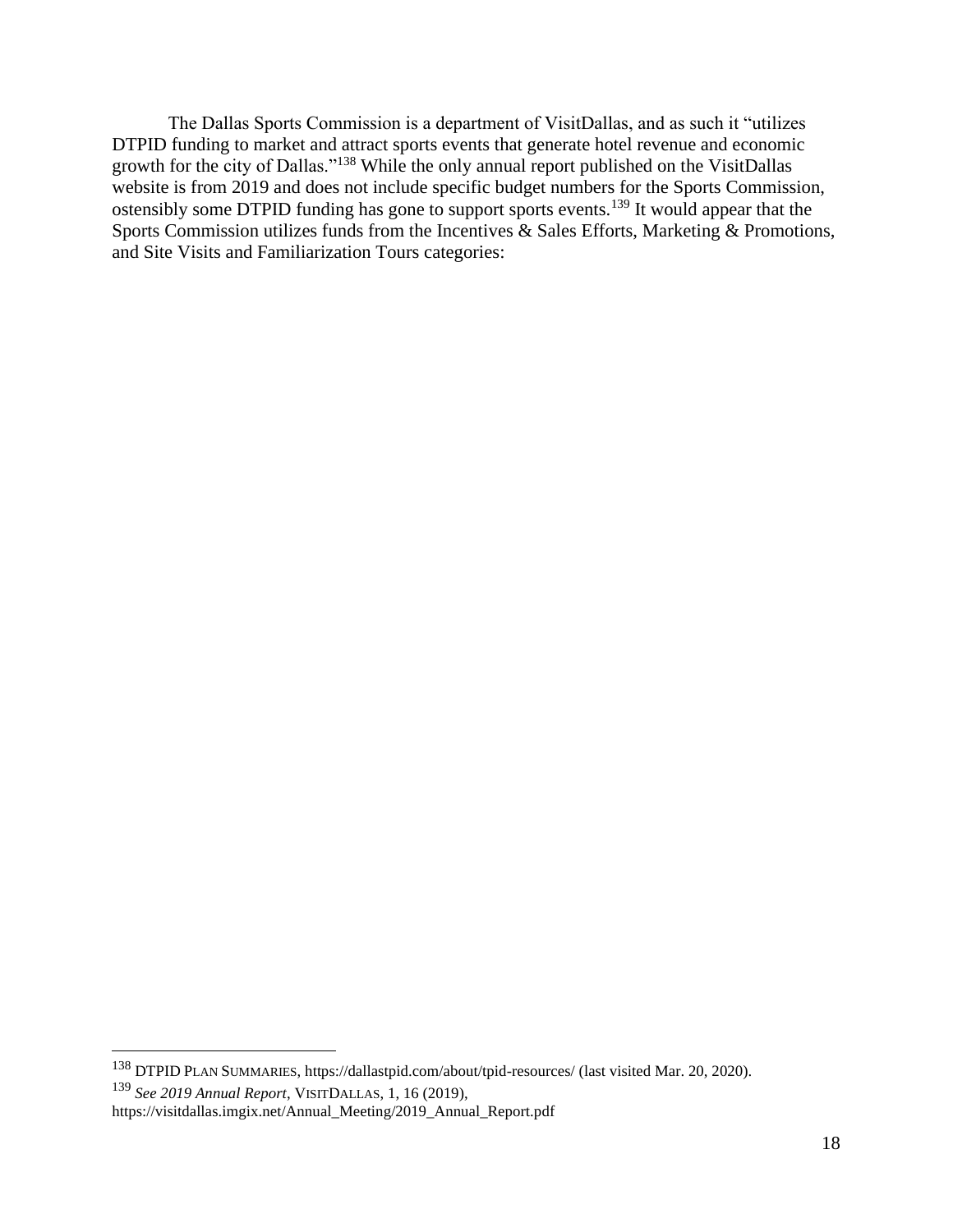"[t]he Sports Commission sales strategy includes a marketing and sales presence at national industry leading conferences and trade shows, creating rights holder experiences and bid enhancements during site visits and familiarization tours, and development of overall DSC and event specific marketing campaigns to generate awareness, increase fan and spectator attendance, and further expand Dallas' position as a leading sports destination."<sup>140</sup>

The DTPID generates less funding than its counterpart in San Diego: in 2019, the DTPID generated \$17.4 million in revenue.<sup>141</sup> Although VisitDallas supports and administers DTPID approved activities, the smaller funding pool (plus the allocations set aside for local cultural events and district hotels) meant that historically, public funding in the form of city hotel occupancy taxes and state grants made up the majority of the DMO's funding.<sup>142</sup> However, in January 2019 the City published an audit of VisitDallas' finances that landed the organization in hot water.<sup>143</sup> The City ultimately renewed its contract with VisitDallas in June of 2020, but as a consequence of the audit it resolved to annually decrease the percentage of hotel occupancy tax funding allocated to VisitDallas.<sup>144</sup> As VisitDallas works to repair its reputation and trust while simultaneously recovering from the pandemic, it remains to be seen if there will be an opportunity to increase DPTID funding for sports tourism in the future.

b) Mid-Markets: Denver, CO & Spokane, WA

*i) Denver: using TID funding for sports events as well as capital improvements to tourism assets.*

The Denver Sports Commission, as part of DMO Visit Denver, has utilized TID funding to host major sporting events. Additionally, TID revenues fund capital improvements to Denver's events facilities. Colorado's constitution grants broad Home Rule powers to cities with over 2,000 residents and explicitly allows municipalities to levy "special assessments for local improvements."<sup>145</sup> The City of Denver used this authority to create its TID.<sup>146</sup> Established in 2017, the TID levies a one percent tax to guest folios at hotels with at least 50 rooms within the

<sup>140</sup> *See* DTPID PLAN SUMMARIES, *supra* note 138.

<sup>141</sup> *See 2020 Annual Report*, *supra* note 128, at 5.

<sup>&</sup>lt;sup>142</sup> For the five-year period of 2013-2018, "VisitDallas received more than \$146M in city tax dollars and \$20M in state funding, together accounting for 92% of total budget." Sam Merten, *After Scathing Audit, It's Time to Yank Funding From VisitDallas*, DALLAS MORNING NEWS (Jan 10, 2019[\),](https://www.dallasnews.com/opinion/commentary/2019/01/10/after-scathing-audit-it-s-time-to-yank-funding-from-visitdallas/)

[https://www.dallasnews.com/opinion/commentary/2019/01/10/after-scathing-audit-it-s-time-to-yank-funding-from](https://www.dallasnews.com/opinion/commentary/2019/01/10/after-scathing-audit-it-s-time-to-yank-funding-from-visitdallas/)[visitdallas/](https://www.dallasnews.com/opinion/commentary/2019/01/10/after-scathing-audit-it-s-time-to-yank-funding-from-visitdallas/).

<sup>143</sup> *See* Memorandum from the Office of the City Auditor on VisitDallas to the Gov't Performance & Fin. Mgmt. Comm. 25 (Feb. 19, 2018),

[https://dallascityhall.com/government/Council%20Meeting%20Documents/gpfm\\_1\\_office-of-the-city-auditor-audit](https://dallascityhall.com/government/Council%20Meeting%20Documents/gpfm_1_office-of-the-city-auditor-audit-of-visitdallas_combined_021919.pdf)[of-visitdallas\\_combined\\_021919.pdf.](https://dallascityhall.com/government/Council%20Meeting%20Documents/gpfm_1_office-of-the-city-auditor-audit-of-visitdallas_combined_021919.pdf)

<sup>144</sup> *See* City Council of the City of Dallas, Res. 200938 § 1 (June 10, 2020),

[http://citysecretary2.dallascityhall.com/resolutions/2020/06-10-20/20-0938.pdf.](http://citysecretary2.dallascityhall.com/resolutions/2020/06-10-20/20-0938.pdf)

<sup>145</sup> Colo. Const. art. XX, § 6(g); *see also* U.S. TOURISM DISTRICT LAW STUDY, *supra* note 72 at 21.

<sup>146</sup> *See* U.S. TOURISM DISTRICT LAW STUDY, *supra* note 72 at 21.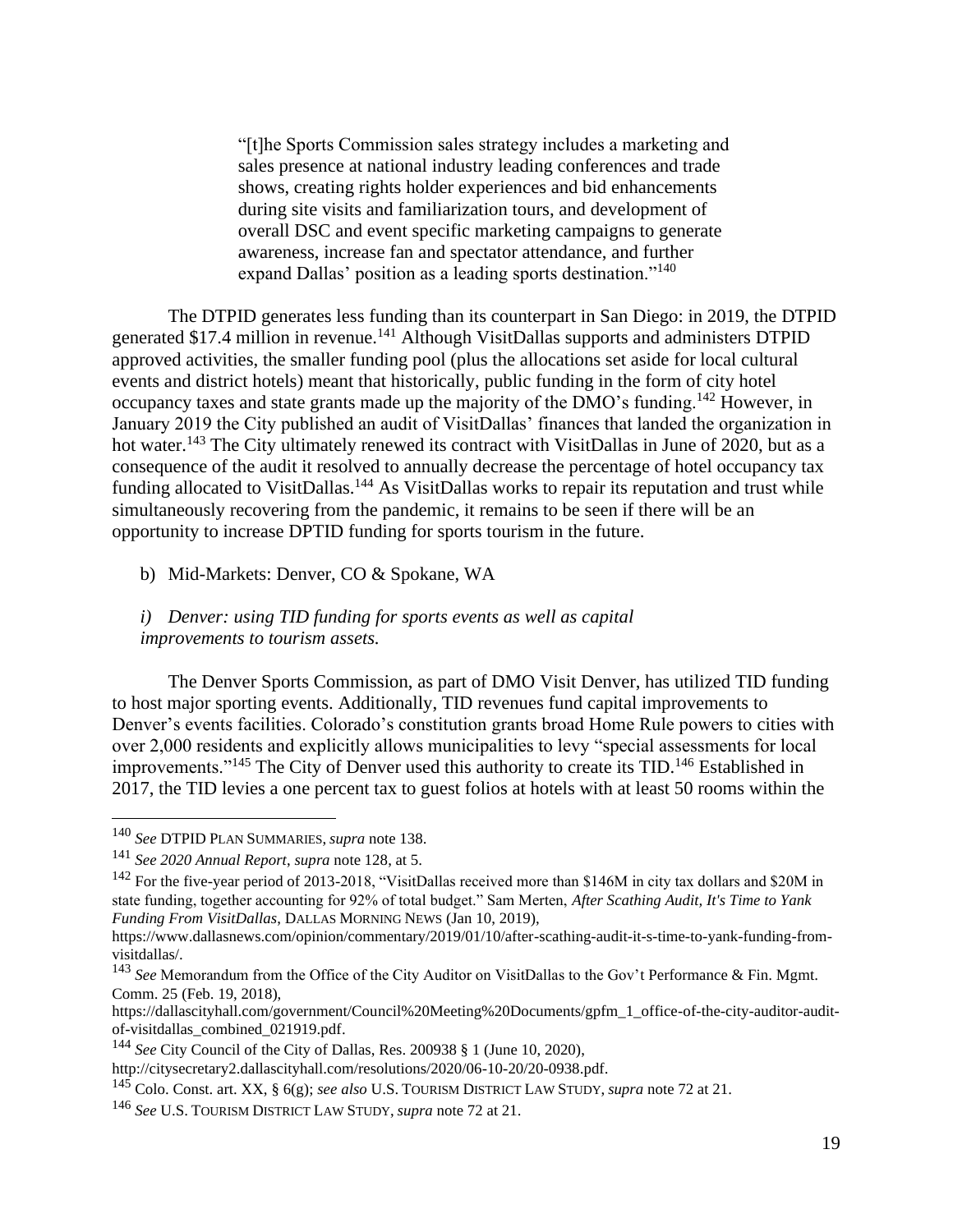County of Denver.<sup>147</sup> The joint City and County TID Creation Ordinance mandates the district's board of directors to consist of five to nine members, two of which the mayor shall directly appoint by confirmation of the city council, while all others are nominated for mayoral appointment and council confirmation by the district's payors.<sup>148</sup> The district board shall also annually submit an operating budget and district plan "outlining the district's revenues, expenditures, projects and goals" subject to approval of the city council.<sup>149</sup> All revenues generated may fund only "tourism improvements and services."<sup>150</sup> Tourism and improvement services include maintenance or capital improvements to the Colorado Convention Center or any public building or facility generally related to tourism, as well as marketing and promotion efforts designed to attract visitors to Denver.<sup>151</sup> In creating the TID, the City reserved a portion of revenues for its general fund, as well as a mutually-agreed upon amount for capital improvements.<sup>152</sup> The City also approved an agreement with Visit Denver to administer marketing and promotions services for the TID, and as such Visit Denver receives TID revenues to carry out those activities as provided in each annual plan.<sup>153</sup>

In 2018, its first year, the TID generated \$8.7 million in revenue – about \$5 million of those revenues went to Visit Denver.<sup>154</sup> Visit Denver had an operating budget of \$38.8 million in 2019, primarily funded via the city's lodging tax and supplemented by the new TID revenues.<sup>155</sup> As a department of Visit Denver, the Denver Sports Commission utilized TID funds to host the UIAA World Cup Ice Climbing Finals of 2019.<sup>156</sup> Moving forward, Visit Denver is using TID funds "to create a framework for evaluation of annual events that have the potential to drive incremental overnight visitors."<sup>157</sup> In addition, the City and County of Denver and Visit Denver plan to use TID funds to expand the Colorado Convention Center.<sup>158</sup>

#### *ii) Spokane: TID funding constitutes 50% of Spokane Sports Commission's budget*

The Spokane Sports Commission, its own independent organization, is a major recipient of TID funding in Spokane, Washington. The Washington legislature passed a TID statute in 2003, which originally allowed any municipality within a county with a population of 40,000 or more to form a "Tourism Promotion Area," as long as the assessment does not exceed two

<sup>147</sup> *See 2019 Annual Report*, VISIT DENVER, 1, 3 (2019),

[https://assets.simpleviewinc.com/simpleview/image/upload/v1/clients/denver/AR2019\\_2\\_18\\_20\\_598c7575-70e0-](https://assets.simpleviewinc.com/simpleview/image/upload/v1/clients/denver/AR2019_2_18_20_598c7575-70e0-49b9-93cc-e124f422f2fd.pdf) [49b9-93cc-e124f422f2fd.pdf.](https://assets.simpleviewinc.com/simpleview/image/upload/v1/clients/denver/AR2019_2_18_20_598c7575-70e0-49b9-93cc-e124f422f2fd.pdf)

<sup>148</sup> *See* Denver, Colo., Code of Or. § 20-415(a).

<sup>149</sup> *See* Denver, Colo., Code of Or. § 20-404(1).

<sup>150</sup> *See 17-1397 Intergovernmental Agreement (Denver Tourism Improvement District)*, DENVER CITY COUNCIL*,* (Dec. 12, 2017) [https://denver.legistar.com/LegislationDetail.aspx?ID=3289092&GUID=54AEF6DE-234C-4F08-](https://denver.legistar.com/LegislationDetail.aspx?ID=3289092&GUID=54AEF6DE-234C-4F08-A48F-7B9C15F9FD10&Options=&Search=&FullText=1) [A48F-7B9C15F9FD10&Options=&Search=&FullText=1](https://denver.legistar.com/LegislationDetail.aspx?ID=3289092&GUID=54AEF6DE-234C-4F08-A48F-7B9C15F9FD10&Options=&Search=&FullText=1) (click "1. 17-1397 CC TID IGA Agreement").

<sup>151</sup> *See* Denver, Colo., Code of Or. § 20-404(16).

<sup>152</sup> *See 17-1397 Intergovernmental Agreement*, *supra* note 150, at art. 1.3.

 $153$  *Id.* at art. 1.4(C)-(D).

<sup>154</sup> *See 2020 Marketing Plan*, VISIT DENVER*,* 7 (2019), [https://issuu.com/visitdenver/docs/2020mp.](https://issuu.com/visitdenver/docs/2020mp)

<sup>155</sup> *See 2019 Annual Report*, *supra* note 147 at 2.

<sup>156</sup> *See 2020 Marketing Plan*, *supra* note 154 at 7.

<sup>157</sup> *Id.* at 134.

<sup>158</sup> *Id.* at 44.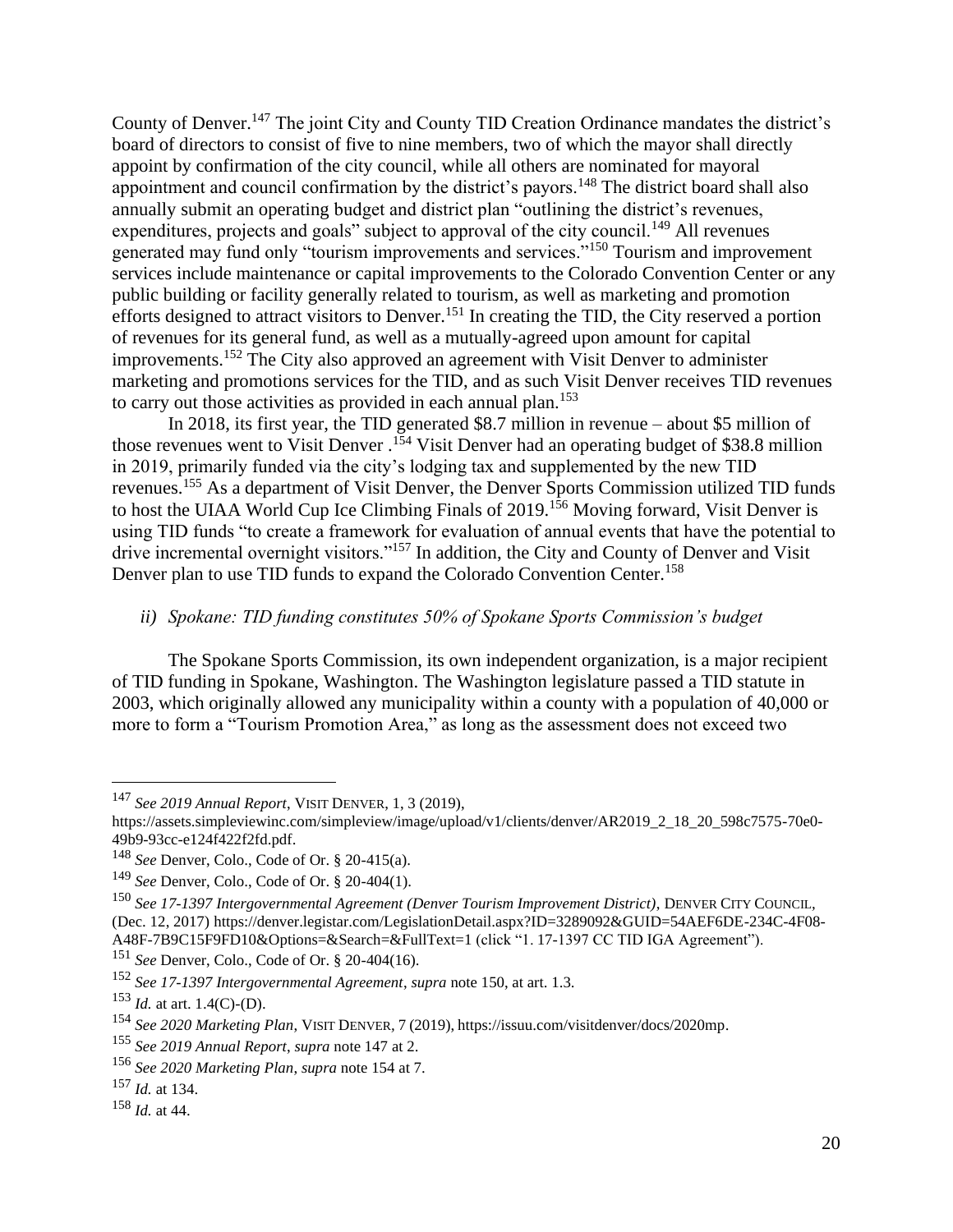dollars per room night.<sup>159</sup> However, in response to the pandemic the Washington legislature removed the population requirement in June 2020 to allow more destinations to form TIDs.<sup>160</sup> The legislature also provided a mechanism to allow "an additional charge of up to three dollars per night of stay," as long as those hoteliers within the Area "who would pay sixty percent or more of the proposed charges" agree to the increase.<sup>161</sup>

The Board of County Commissioners of Spokane County created the Spokane Tourism Promotion Area (STPA) in 2004.<sup>162</sup> The Area contains five geographical zones, where the types of lodging businesses encompassed and the levies on those businesses vary by zone.<sup>163</sup> While the Board of Commissioners ultimately approve appropriation of STPA funds, the Spokane Hotel and Motel Commission provides recommendations for expenditures.<sup>164</sup> Members of the Hotel and Motel Commission must be hoteliers operating lodging businesses within the Area, and although at the time of the STPA's creation it appeared to have an eleven-member board, the Spokane County website only lists three members, one of whom is an "ex-officio appointee from the Spokane County Commission."<sup>165</sup> Finally, similar to TIDs in other states, the County designated that it shall contract with a DMO "to administer the operation of the Tourism Promotion Area."<sup>166</sup> Spokane's DMO, Visit Spokane, administers the STPA on behalf of Spokane County.<sup>167</sup>

Unique among the examples provided here, the Spokane Sports Commission is an independent organization that receives direct funding from a TID. Established in 1989, the Sports Commission is an incorporated  $501(c)(3)$  nonprofit.<sup>168</sup> It has a current staff of eight, and a board of directors comprised of local community and business leaders.<sup>169</sup> Historically, STPA revenue contributes 50% of its funding, followed by various lodging tax funds (32%), a rental car tax (12%), sponsorship funds (2%), funds from the City of Spokane (2%), and other sources (2%).<sup>170</sup> In its 2020 Application for Funding from the Tourism Promotion Area, the Sports Commission requested an allocation of 28% of STPA funds, which it projected to be approximately  $$840,000$  of its total \$1.7 million budget.<sup>171</sup> In contrast, the Board of County

<sup>159</sup> Wash. Rev. Code § 35.101.050(4) (2003); *see also* U.S. TOURISM DISTRICT LAW STUDY, *supra* note 72 at 109. <sup>160</sup> Wash. Rev. Code § 35.101.010 (2020).

<sup>161</sup> Wash. Rev. Code § 35.101.057 (2020).

<sup>162</sup> *See Interlocal Cooperation Act Agreement for Establishment of Spokane County Tourism Promotion Area*, BOARD OF COUNTY COMMISSIONERS OF SPOKANE COUNTY (Mar. 16, 2004[\) http://mrsc.org/getmedia/508FA90A-](http://mrsc.org/getmedia/508FA90A-1E20-44B6-88C0-A0145F2F6E35/S71TPArea.aspx)[1E20-44B6-88C0-A0145F2F6E35/S71TPArea.aspx.](http://mrsc.org/getmedia/508FA90A-1E20-44B6-88C0-A0145F2F6E35/S71TPArea.aspx)

<sup>163</sup> The County has amended the TPA ordinance several times. For the most recent, adopted January 19, 2021, *see*  SPOKANE CO., WASH. CODE OF ORDINANCES [§ 7.66](https://plus.lexis.com/api/document/collection/statutes-legislation/id/62V6-VR11-JDTW-P239-00000-00?cite=Spokane%20County%2C%20Washington%20Code%20of%20Ordinances%20Sec.%207.66.010&context=1530671) (Jan. 19 2021). For the original, *see Interlocal Cooperation Act*, *supra* note 162.

<sup>164</sup> *See* § 7.66.010, *supra* note 163.

<sup>165</sup> SPOKANE CO., WASH. CODE OF ORDINANCES [§ 7.66.050\(a\)](https://plus.lexis.com/api/document/collection/statutes-legislation/id/62V6-VR11-JDTW-P23G-00000-00?cite=Spokane%20County%2C%20Washington%20Code%20of%20Ordinances%20Sec.%207.66.050&context=1530671) (Jan. 19 2021). *See also HOTEL/MOTEL BOARD*, SPOKANE COUNTY, <https://www.spokanecounty.org/1198/HotelMotel-Board> (last visited March 28, 2021).

<sup>166</sup> *See Interlocal Cooperation Act*, *supra* note 162, at §§ 1.10, 6.

<sup>167</sup> *See* TOURISM PROMOTION AREA (TPA) FUNDING, VISIT SPOKANE,

<https://www.visitspokane.com/industry/industry-resources/tpa/> (last visited Mar. 28, 2021).

<sup>168</sup> *See 2020 Funding Application: Tourism Promotion Area*, SPOKANE SPORTS*,* 2 (2019)

<https://www.spokanecounty.org/DocumentCenter/View/29143/Item-No-6g> (part of the Minutes (*Item No. 6g Minutes*) from Board of County Commissioners of Spokane County, Wash. **(**Dec. 3, 2019)).

<sup>169</sup> *See TEAM*, SPOKANE SPORTS,<https://www.spokanesports.org/team> (last visited Mar. 21, 2021).

<sup>170</sup> *See 2020 Funding Application*, *supra* note 168.

<sup>171</sup> The Board of County Commissioners approved the application on December 3, 2019. *See Id.* at 1, 15.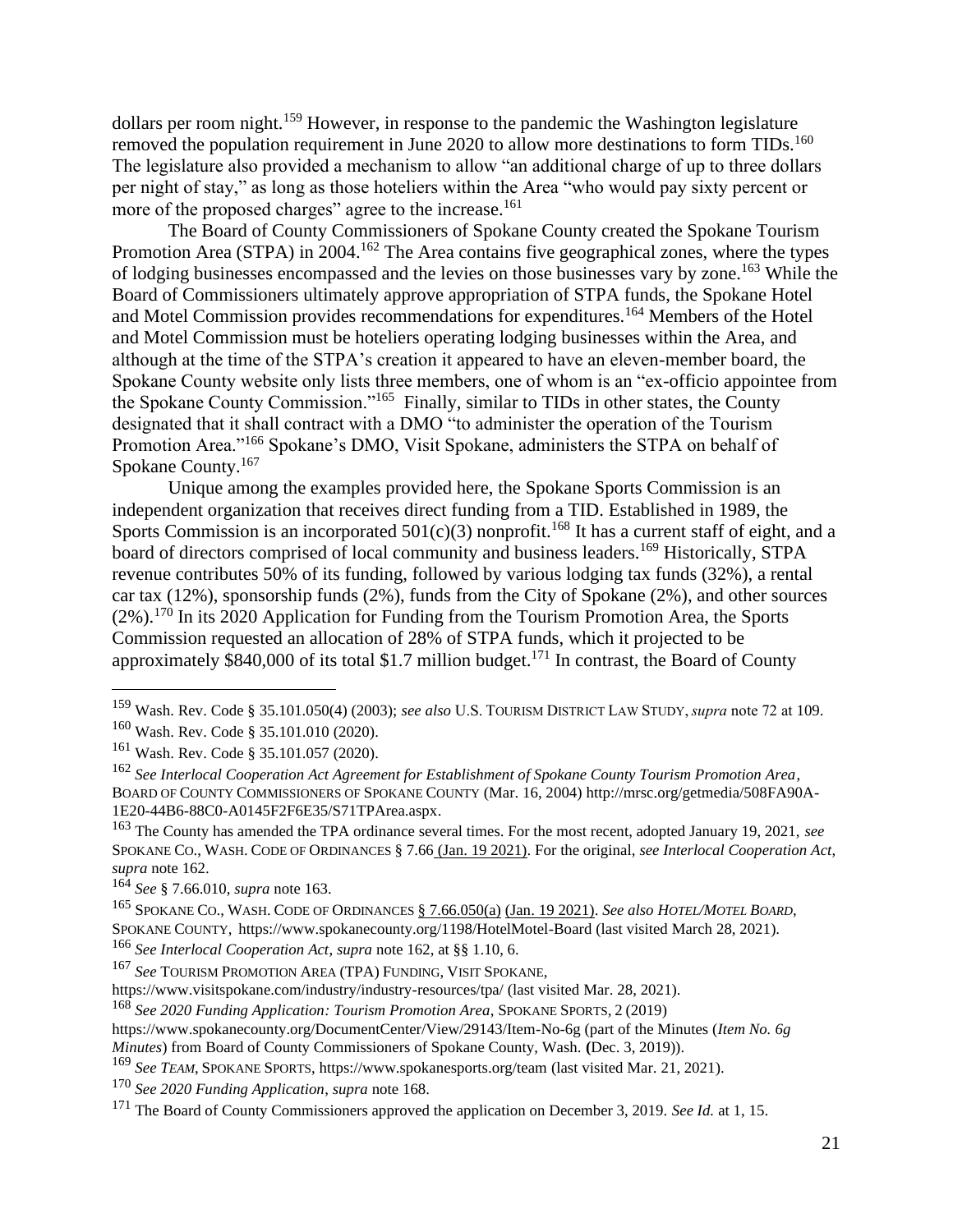Commissioners granted Visit Spokane 72% of the STPA's funds for a projected total of almost \$2.2 million, approximately 40% of the DMO's \$5.4 million budget.<sup>172</sup> In addition, Visit Spokane administers a portion of STPA funds as grants to local events: in 2019, a total of \$68,630 went to five events, three of which were sporting events.<sup>173</sup> However, in 2021 these grants will not be offered because of the shortage of funds caused by the pandemic.<sup>174</sup> According to the County of Spokane's 2021 Comprehensive Budget, the STPA generated approximately \$3.5 million in 2020.<sup>175</sup>

#### c) Small Market: Missoula, Montana

A more rural destination, DMO Destination Missoula uses its TID funding to incentivize rights holders to host their sports events in Missoula, as well as providing funding to increase airline flights to the city. Montana allows the creation of business improvement district by state statute. Available to all municipalities and counties, the BID statute, passed in 2007, explicitly allows a TID to encompass "noncontiguous areas if the properties in a district have a common purpose of providing overnight stays at lodging facilities."<sup>176</sup>

The City of Missoula created the Missoula Tourism Business Improvement District (MTBID) in 2010.<sup>177</sup> Starting with just ten hotels, the district gradually expanded over the years to encompass citywide properties in July of 2019.<sup>178</sup> Upon approval, the Missoula City Council established a Board of Trustees to oversee the TBID, consisting of five hoteliers with properties located within the district, appointed by the Mayor with approval of the City Council.<sup>179</sup> In addition, the Mayor also has the power to appoint a non-voting member to the board to act as a liaison between the City and the TBID.<sup>180</sup> The TBID levies a flat fee assessment of \$2 per room

<sup>172</sup> *Id.* at 1, 26.

<sup>173</sup> See *TOURISM PROMOTION AREA (TPA) FUNDING*, VISIT SPOKANE,

<https://www.visitspokane.com/industry/industry-resources/tpa/> (last visited Mar. 20, 2021).  $174$  *Id.* 

<sup>175</sup> *See Spokane County 2021 Comprehensive Budget – All Funds,*

<https://www.spokanecounty.org/DocumentCenter/View/35947/2021-Final-All-Funds-Budget> (access also from [https://www.spokanecounty.org/199/Budget-Finance\)](https://www.spokanecounty.org/199/Budget-Finance)) (last visited Mar. 28, 2021).

<sup>176</sup> Mont. Code Ann. § 7-12-1111(4) (2007); *see also* U.S. TOURISM DISTRICT LAW STUDY, *supra* note 72 at 64.

<sup>177</sup> *See* MISSOULA TOURISM IMPROVEMENT DISTRICT[, https://tbid.destinationmissoula.org/](https://tbid.destinationmissoula.org/) (last visited March 21, 2020); *See also* City Council of Missoula, Resolution 7576 (Oct. 25, 2010),

<https://www.ci.missoula.mt.us/DocumentCenter/View/4878/Resolution-7576?bidId> (housed at TOURISM BUSINESS IMPROVEMENT DISTRICT, CITY OF MISSOULA, [https://www.ci.missoula.mt.us/915/Tourism-BID\)](https://www.ci.missoula.mt.us/915/Tourism-BID)) (last visited Mar. 28, 2021).

<sup>178</sup> *See* MISSOULA TOURISM IMPROVEMENT DISTRICT, *supra* note 177; *see also* Martin Kidston, *Hoteliers Look to Expand Missoula's Tourism Business Improvement District Citywide*, MISSOULA CURRENT, (Apr. 17, 2019), [https://missoulacurrent.com/business/2019/04/missoula-hoteliers-district/;](https://missoulacurrent.com/business/2019/04/missoula-hoteliers-district/) Eve Byron, *Missoula Renews, Expands Downtown Tourism District,* MISSOULIAN, (May 13, 2019), [https://missoulian.com/news/local/missoula-renews](https://missoulian.com/news/local/missoula-renews-expands-downtown-tourism-district/article_6a53a990-2457-5751-be4f-29f9e6a7fdfd.html)[expands-downtown-tourism-district/article\\_6a53a990-2457-5751-be4f-29f9e6a7fdfd.html.](https://missoulian.com/news/local/missoula-renews-expands-downtown-tourism-district/article_6a53a990-2457-5751-be4f-29f9e6a7fdfd.html)

<sup>179</sup> *See* Resolution 7576, *supra* note 177, at § 3.

<sup>180</sup> *Id.*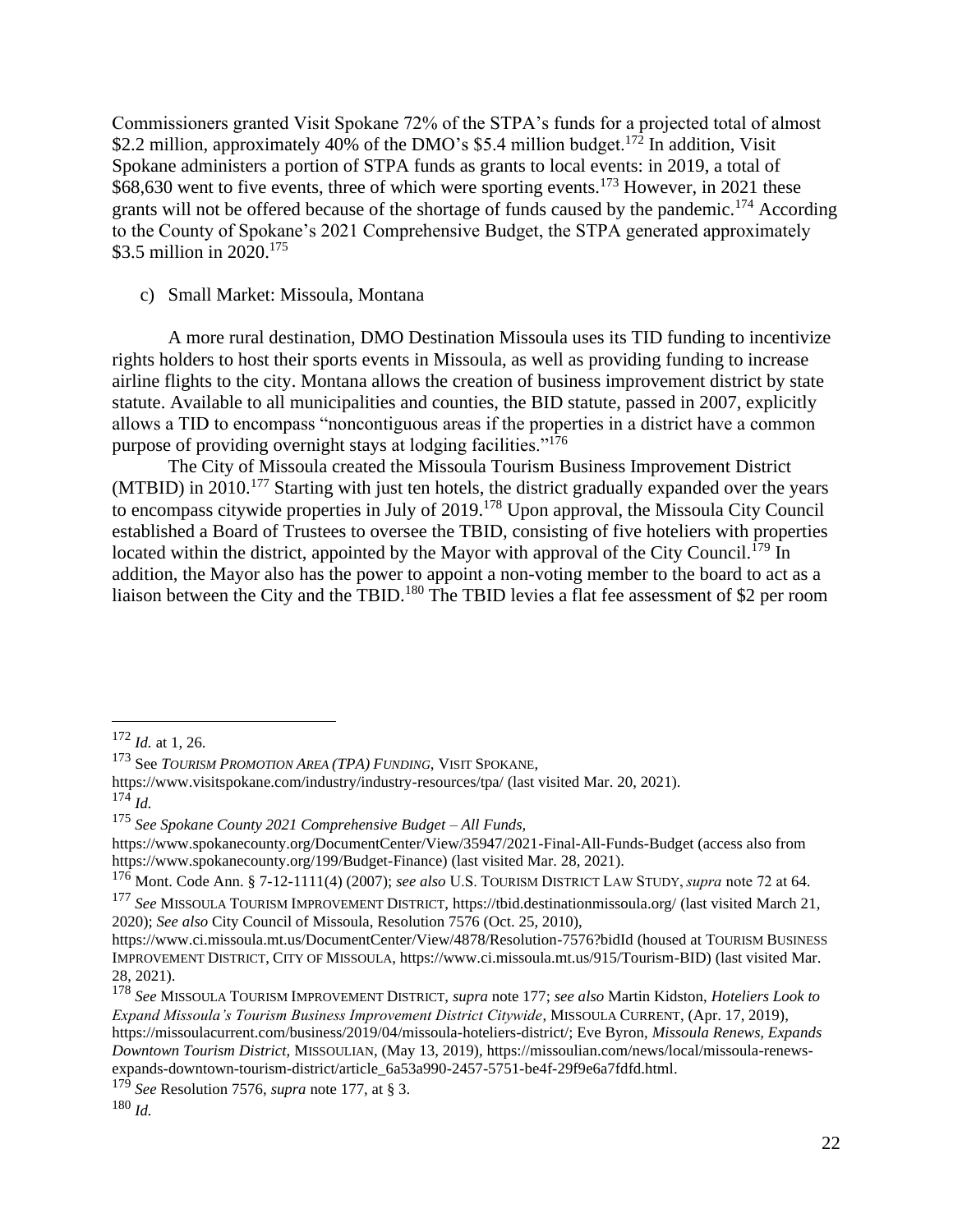night on district lodging businesses with seven rooms or more.<sup>181</sup> By the end of 2019, the TBID's annual budget was approximately  $$1.3$  million.<sup>182</sup>

Destination Missoula works in close partnership with the TBID, as the TBID's establishment ordinance mandates the DMO's executive director shall serve as the TBID's director.<sup>183</sup> Destination Missoula hosts its board of directors' meetings in conjunction with TBID, and it would appear that Destination Missoula administers TBID programs and grants.<sup>184</sup> While it is unclear how much TBID funding is reserved for event grants versus Destination Missoula's budget, the DMO's most recent report from fiscal year 2018-2019 stated its just over \$2 million budget is comprised of funds from the TBID, bed tax, and other private sources. That same report lists five events that received \$43,000 in TBID funding in 2019, including two sports events.<sup>185</sup> While Destination Missoula does not have a sports commission per se (it lists one of its sales managers as a contact for sports events on its website), it is clear that the DMO sees sports events as key to its overall economic impact.<sup>186</sup> Past sports events utilizing TBID funds include the Cycling Collegiate Mountain Bike National Championships, USA Women's Gymnastics, and the Montana Special Olympics State Summer Games.<sup>187</sup> To qualify for TBID grant funding, a prospective event must be able to claim of minimum impact of 100 room nights, have the ability to match grant funding, and to track and report actual room nights generated.<sup>188</sup> Finally, Destination Missoula and the TBID created an annual \$50,000 grant to increase air service to Missoula and is responsible for bringing American Airlines and Frontier Airlines to the city. $189$ 

d) Implementing New TIDs to Support Sport Tourism & Sports Commissions

A TID favorable for sports tourism will allow a sports commission or DMO to use its funds to bid for host and sports events, to market those events, and in some cases to maintain or

[https://www.dropbox.com/s/560jw4of62miljp/January%20Board%20Packet.pdf?dl=0.](https://www.dropbox.com/s/560jw4of62miljp/January%20Board%20Packet.pdf?dl=0)

<sup>181</sup> *See* Missoula City Council Resolution 8458, (Sep. 2, 2020)

[https://www.ci.missoula.mt.us/DocumentCenter/View/54815/Resolution-8458;](https://www.ci.missoula.mt.us/DocumentCenter/View/54815/Resolution-8458) *see also* MISSOULA TOURISM IMPROVEMENT DISTRICT, *supra* note 177).

 $182$  Although it appears to be so, it is unclear whether that \$1.3 million budget number encompasses just assessment collection alone. *See Monthly Board of Directors' Meeting Agenda- Board Packet*, DESTINATION MISSOULA & MISSOULA TOURISM BUSINESS IMPROVEMENT DISTRICT, 9 (Jan 7, 2020)

[https://www.dropbox.com/s/560jw4of62miljp/January%20Board%20Packet.pdf?dl=0.](https://www.dropbox.com/s/560jw4of62miljp/January%20Board%20Packet.pdf?dl=0) Also in contrast, the TBID generated about \$663,600 in 2020. *Monthly Board of Directors' Meeting Agenda- Board Packet*, DESTINATION MISSOULA & MISSOULA TOURISM BUSINESS IMPROVEMENT DISTRICT, 12 (Jan. 14, 2021)

<sup>183</sup> *See* Resolution 7576, *supra* note 177, at § 3.

<sup>&</sup>lt;sup>184</sup> "Destination Missoula/Tourism Business Improvement District Board meetings are held the second Thursday of the month from 3-5 pm." For board packets, including agendas, meeting minutes and budget reviews, *see* PARTNERS – BOARD PACKETS, <http://partners.destinationmissoula.org/posts/14> (last visited Mar. 28, 2021).

<sup>185</sup> *See FY18–19 Annual Report*, DESTINATION MISSOULA*,* 17 (2018)[, https://destinationmissoula.org/files/18-19](https://destinationmissoula.org/files/18-19-annual-report.pdf) [annual-report.pdf.](https://destinationmissoula.org/files/18-19-annual-report.pdf)

<sup>186</sup> *See* MISSOULA TOURISM IMPROVEMENT DISTRICT, *supra* note 177.

<sup>187</sup> *Id.*; *see also 2019 – 2020 Marketing Plan*, DESTINATION MISSOULA, 7,

[https://www.dropbox.com/s/evejv0wnve591dj/DM\\_2019-20%20Marketing%20Plan.pdf?dl=0.](https://www.dropbox.com/s/evejv0wnve591dj/DM_2019-20%20Marketing%20Plan.pdf?dl=0)

<sup>188</sup> Destination Missoula provides a comprehensive video explaining the grant application process, *see* TBID VIDEO, DESTINATION MISSOULA,<https://destinationmissoula.org/tbid-video> (time stamp 2:26) (last accessed Mar. 28, 2021). <sup>189</sup> *See FY18–19 Annual Report*, *supra* note 185, at 15; *see also* Kidston, *supra* note 178.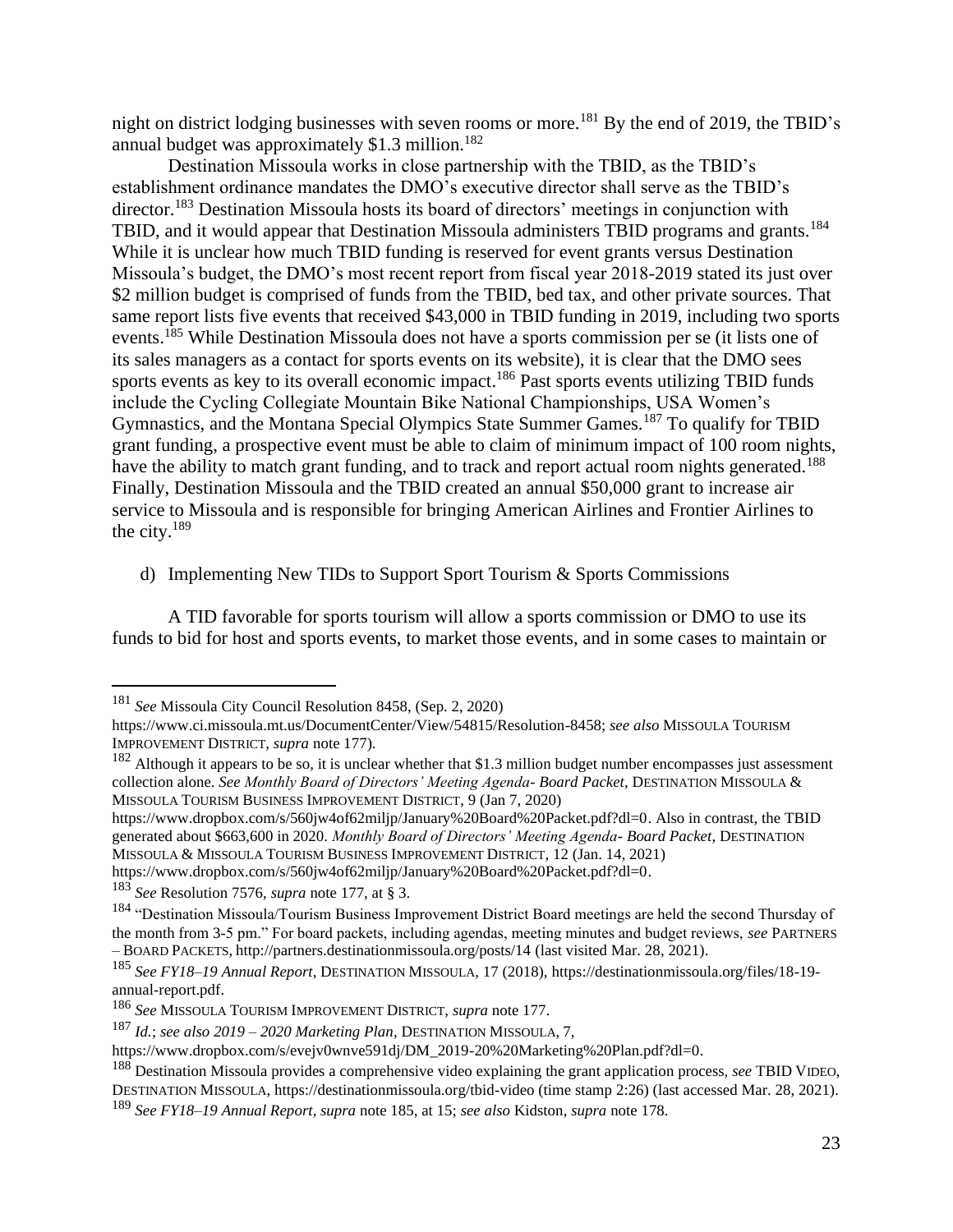improve sports facilities.<sup>190</sup> As shown above, DMOs and sports commissions in markets of varying sizes are already using TIDs to successfully bring sports events to their destinations. TIDs present an opportunity to gain a reliable funding source immune from governmental diversion, as well as a way to engender greater community support by creating stronger business partnerships and by providing funding for local events. However, implementing a TIDs specifically for sports tourism comes with three basic challenges: (1) a destination's local government must have the legal authority to levy an assessment, (2) payors and local government must agree to create the TID, and (3) allowable uses for TID revenue must include the ability to bid for, market, and host sports events.

#### *i) Challenges & Opportunities*

While all TIDs face the same basic hurdles to formation (jurisdictional authority and public/private agreement), each destination will have its own unique challenges and needs. First, market size can be a factor influencing jurisdictional authority and a destination's ability to rally private support for a TID. A more rural destination with a smaller population may not have Home Rule authority to levy an assessment, or the state BID statute may not cover the destination if it contains a specified population requirement. In addition, a smaller market will have a smaller pool of potential businesses from which to include in the TID, especially if the only potential payors are hotels. Conversely, a larger market may be more likely to have jurisdictional authority, but hoteliers may be unwilling to add additional costs to overnight guest folios due to likely higher tax rates, as room rates are often a factor for rights holders in choosing where to host their events (especially participant-based events). <sup>191</sup> Other challenges regardless of market size include encompassing short-term rentals and engendering community support for tourism efforts. Finally, because the traditional payors in a TID have been hotels, funding allocation and return-on-investment key performance indicators are typically room nights.

These challenges are far from insurmountable. For those destinations currently lacking jurisdictional authority to create a TID, the concept is rapidly gaining traction nationwide as an attractive option to state governments seeking to balance budgets after the pandemic without sacrificing the ability of DMOs to build back tourism. At the time of writing, Massachusetts became the newest state to pass TID legislation in January of 2021, while other states have introduced TID bills to their legislatures.<sup>192</sup> States with existing TID legislation, like Washington, have also recently expanded state statutes to remove population requirements so as

<sup>&</sup>lt;sup>190</sup> In addition to the Visit Denver example, Placer Valley, California used their TID to secure \$36 million in improvements to the community fairgrounds, including a new 190,000 square foot event center for volleyball and basketball. The destination used an additional \$964,000 in TID funds to enhance other sports facilities in the county. *See 2017 Annual Report*, PLACER VALLEY TOURISM 3, 9–10, 13[, https://legistarweb-](https://legistarweb-production.s3.amazonaws.com/uploads/attachment/pdf/184856/PVT_Annual_Report.pdf)

[production.s3.amazonaws.com/uploads/attachment/pdf/184856/PVT\\_Annual\\_Report.pdf;](https://legistarweb-production.s3.amazonaws.com/uploads/attachment/pdf/184856/PVT_Annual_Report.pdf) *see also* Nichole Farley, *Staying Competitive On and Off the Sports Field*, CIVITAS BLOG (Mar. 13, 2019),

[https://civitasadvisors.com/tourism-districts/staying-competitive-off-sports-field/.](https://civitasadvisors.com/tourism-districts/staying-competitive-off-sports-field/)

 $191$  Occupancy tax and room rate generally tends to reflect population size, especially within states themselves. However, population by itself is not determinative of occupancy tax; region also plays a significant role. In a 2018 study of occupancy taxes nationwide, Destinations International found that the Midwest has the highest average occupancy tax rate at 15.59%, while the Northeast had the lowest at 14.33%. *See* FUNDING FUTURES*, supra* note 1, at 34.

<sup>&</sup>lt;sup>192</sup> Mass. Gen. Laws ch. 40X, § 4 (2021). Approximately ten other states are seeking to implement TID legislation, *see* Zoom Interview, Lambeth, *supra* note 69.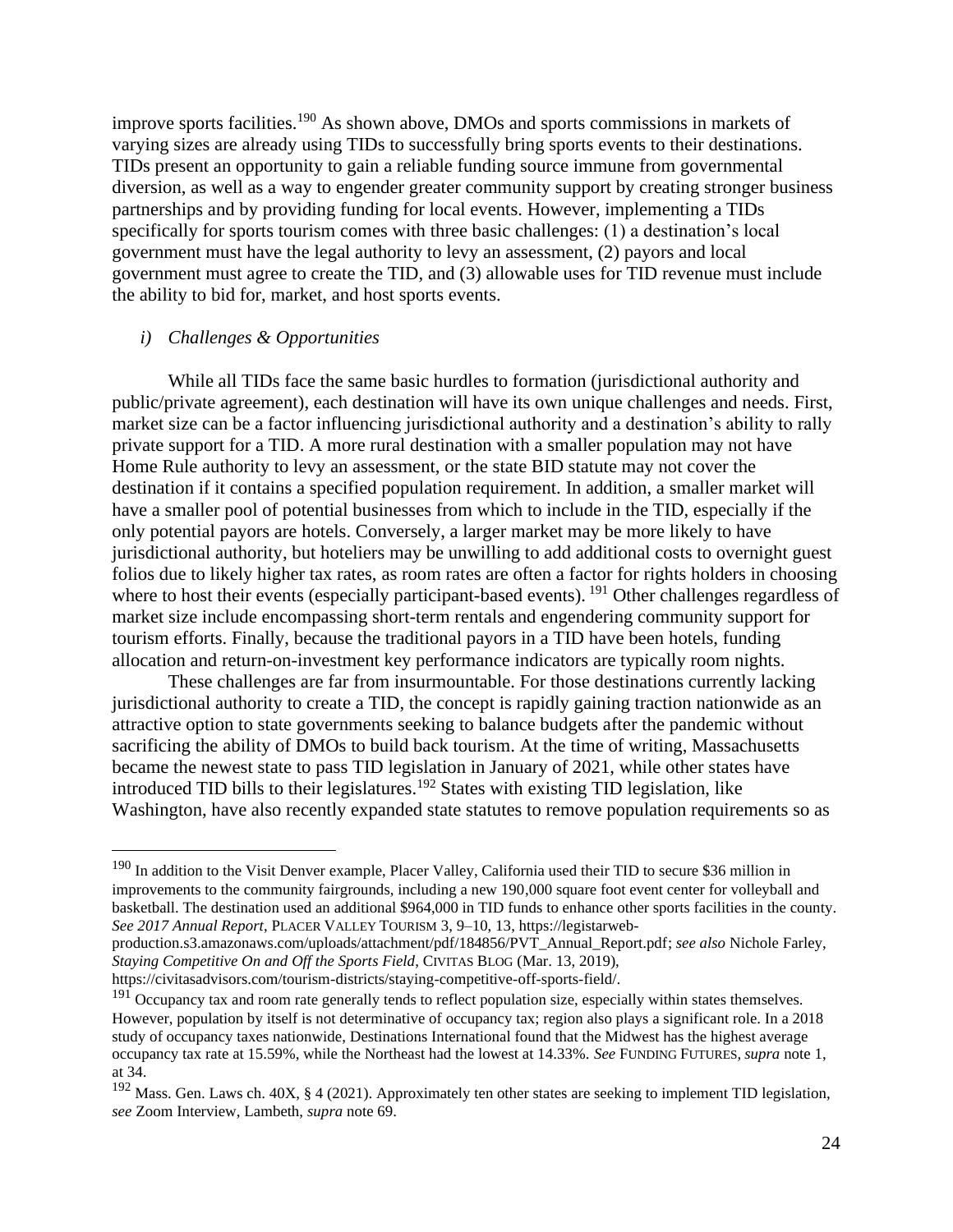to allow more rural areas to form TIDs.<sup>193</sup> State-wide tourism bureaus, already strong political allies for local destinations, could lead a unified call for TID-enabling legislation in their respective states. Further, industry organizations like Destinations International and Sports ETA also provide informational resources for destinations interested in creating TIDs.<sup>194</sup>

The flexibility of TIDs allow the payors to structure benefits so as to ensure the best return on investment at no cost to the public bottom-line, making formation of a TID a much lower-risk political cause than increasing taxes. For those hoteliers wary of adding additional costs to guest folios, assessments tend to be much lower than lodging taxes. Additionally, assessments can take the form of a percentage of the room rate or a flat-fee per overnight stay, allowing greater control for guest costs that could help allay these concerns. A flat-fee may also be attractive to a more rural destination with less room nights, as a few dollars per night may actually generate more revenue than a percentage-based assessment on lower nightly rates, while still keeping costs down for guests.<sup>195</sup> Hoteliers may also be resistant to a TID if they feel they are bearing the brunt of costs, especially as related to short-term rentals; however, TIDs may include short-term rentals. For example, the Portland Tourism Improvement District includes "all Short-Term Rental Hosts who use Booking Agents to advertise or accept reservations within the Portland City limits." <sup>196</sup> A TID could also weight the votes of its payors or reserve a certain amount of its governing nonprofit board seats based on a business' total rooms, which would give hotels more say within the TID.<sup>197</sup>

TIDs may also encompass other businesses besides lodging, which has the double advantage of generating higher revenue while also engaging broader community support for sports tourism. While it may make sense in the short run for a new TID to start with hotels and short-term rentals, most sports commissions have a variety of business owners and community leaders on their boards that see the value in sports tourism and who could encourage other, likeminded businesses to agree to an assessment. A short-term sacrifice for sports commissions will be a continued emphasis on room nights; however, using room nights is a familiar industry metric, and may help put the onus back on rights holders by requiring proven return on investment. This would not necessarily be a bar to new events without track records, but would help to justify time and resources spent on hosting events. Further, TIDs could create partnerships with local universities to conduct data collection and analysis, similar to the partnership between San Diego State University and the San Diego Tourism Marketing District. Such a strategy follows the Community Shared Values concept, as such partnerships create benefits for residents as well as visitors: Destinations International asserts that "the community benefit funding model is a natural extension of the evolution of Tourism Improvement

<sup>193</sup> *See* § 35.101.010, *supra* at 160.

<sup>194</sup> *See generally* DESTINATIONS INTERNATIONAL*,* <https://destinationsinternational.org/> (search "Tourism Improvement Districts"); SPORTS ETA,<https://www.sportseta.org/> (past webinars are only available to members, but upcoming webinars are visible).

<sup>&</sup>lt;sup>195</sup> For example, Missoula's TID assessment is a flat \$2 fee, which allows the destination to generate more revenue on room rates below \$100 per night than a 2% assessment, while also minimally impacting the overall rate for guests. *See* Resolution 8458, *supra* note 181; *see also* v *See* MISSOULA TOURISM IMPROVEMENT DISTRICT, *supra* note 177.

<sup>196</sup> Portland, Or. Code 6.05.010 (2018).

<sup>&</sup>lt;sup>197</sup> For example, hotels with 100 rooms or more could have three board of director seats, while short-term rentals have one seat.